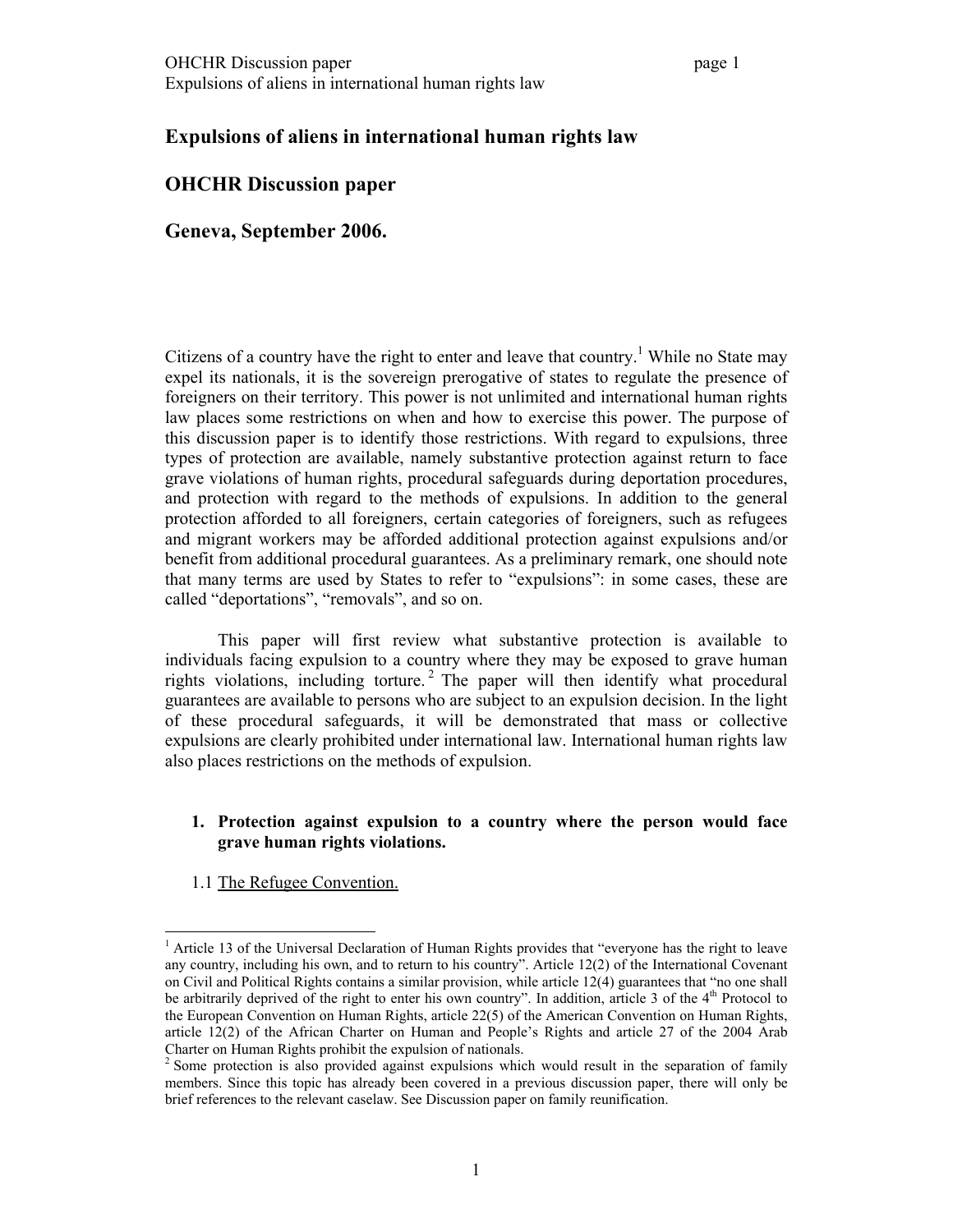The Refugee Convention was adopted in 1951 and is the first international instrument to place legal restrictions on State parties' power to expel foreigners. Article 33 lays down the prohibition of "refoulement" according to which no State party "shall expel or return ("refouler") a refugee in any manner whatsoever to the frontiers of territories where his life or freedom would be threatened on account of his race, religion, nationality, membership of a particular social group or political opinion."<sup>3</sup>

Since all asylum seekers are presumed to be refugees until proven otherwise, they benefit from the protection afforded by article 33 unless their claim to refugee status is rejected. Such protection against "refoulement" can however not be invoked by refugees who pose a security threat to the country or who have committed a particularly serious crime. This principle of "non-refoulement" has become a cornerstone of international refugee law and it has been argued that it is now part of customary international law.<sup>4</sup> Of course, the principle as set out in article  $\overline{33}$  applies only to refugees and persons who are not recognised to be refugees can be expelled.<sup>5</sup>

A refugee who is lawfully in the territory of a State party benefits from the additional protection available under article 32 which prohibits expulsions save on grounds of national security or public order. Article 32 also contains some procedural safeguards since it provides, for instance, that such an expulsion can take place only in pursuance of a decision reached in accordance with due process of law, and that the refugee has the right to submit evidence to clear himself, to appeal to and be represented before a competent authority. Such procedural safeguards are not available where there are compelling reasons of national security.

# 1.2 International human rights instruments.

1.2.1 The Convention against Torture.

While article 33 of the 1951 Refugee Convention applies only to refugees, article 3 of the Convention against Torture has expanded the scope of the protection against expulsion since it explicitly prohibits States parties to "expel, return ('refouler') or extradite a person to another State where there are substantial grounds for believing that he would be in danger of being subjected to torture". It must be noted that, in contrast with article 33 of the 1951 Convention, article 3 of the Convention against Torture does not include any public security exception: every person is protected against expulsion to face torture, regardless of what he or she is or may have done in the past. In addition, according to article 3 of the Convention against Torture, the ill-treatment need not be connected to one of the five grounds enumerated in the 1951 refugee definition (i.e. race, religion, nationality, membership of a particular social group or political opinion). On the other hand, since article 1 of the Convention defines torture as committed by or with

 $3$  See also article II(3) of the 1969 OAU Convention governing the specific aspects of refugee problems in Africa.

<sup>&</sup>lt;sup>4</sup> See G. Goodwin-Gill, "Non-refoulement and the new asylum seekers" (1986) 26 *Virginia Journal of International Law* 897. 5

<sup>&</sup>lt;sup>5</sup> See Executive Committee of UNHCR, *Conclusion on the return of persons found not to be in need of international protection,* No.96 (LIV) – 2003.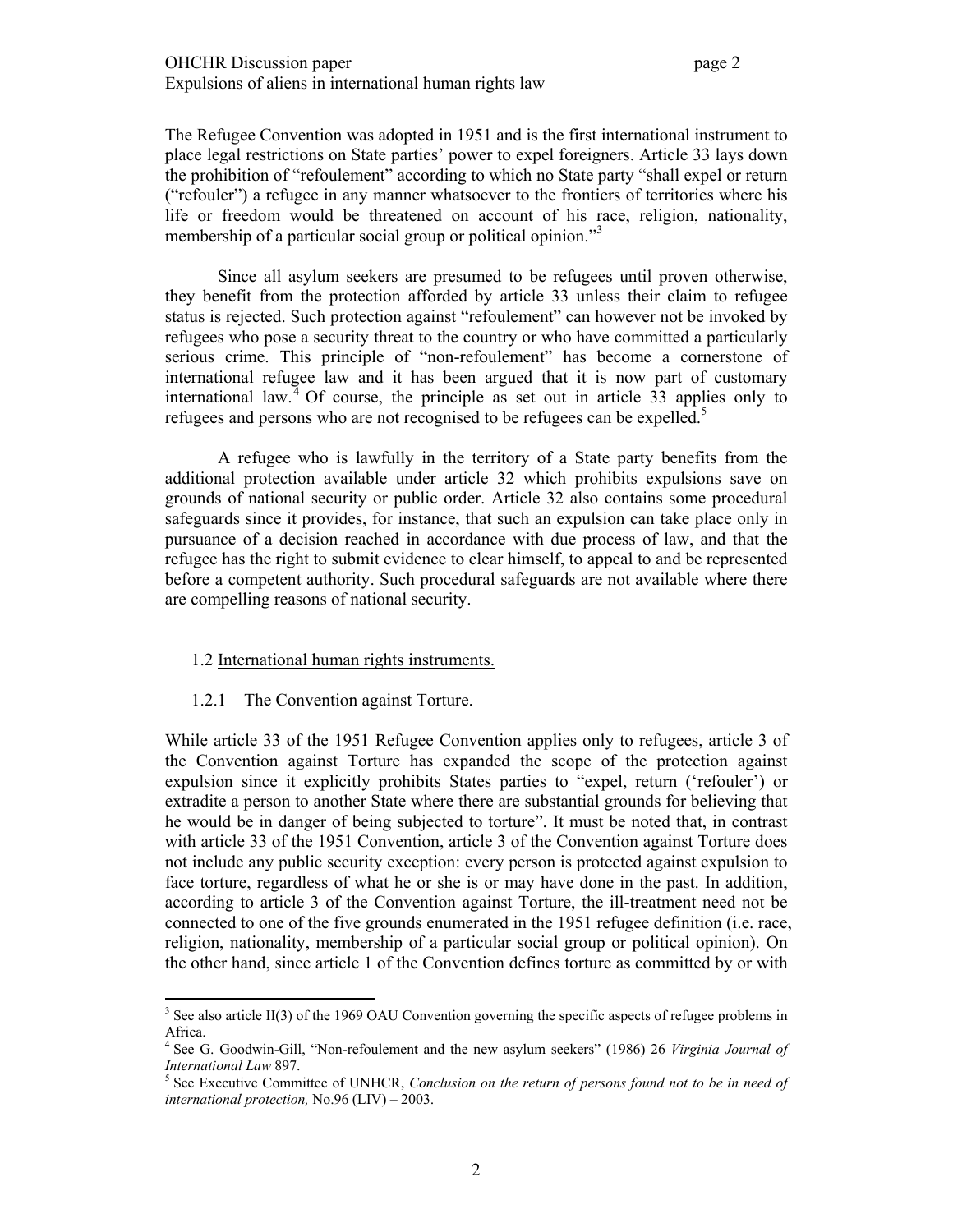the consent of public authorities, a person must fear ill-treatment by public authorities in order to invoke the protection of article 3.<sup>6</sup>

The Committee made its first finding of a violation of article 3 in  $1994.7$  The overwhelming majority of communications submitted to the Committee concern article 3. As a result, the Committee adopted its one and only General Comment on the implementation of article 3 of the Convention in the context of article 22. Article 3(2) of the Convention provides that "for the purposes of determining whether there are such grounds, the competent authorities shall take into account all relevant considerations including, where applicable, the existence in the State concerned of a consistent pattern of gross, flagrant or mass violations of human rights." The General Comment on article 3 elaborates on what considerations are relevant in the examination of the case. The burden of proof is on the author to demonstrate that he or she has substantial grounds for believing that there is a risk of torture upon return. This danger must be personal and present. Aside from the human rights record of the country to which the author is returned, the Committee will also examine whether the author has been tortured or maltreated in the recent past, whether there is medical or other evidence to corroborate this claim, whether the human rights situation has changed since these events, whether the author has continued his or her political or other activities, whether the author is credible and whether there are factual inconsistencies in his or her claims. 8 The Committee has emphasised that an effective remedy for arguable claims under article 3 must be available prior to expulsion.<sup>9</sup> Since 1994, it has made many findings of violations of article 3 of the Convention, which has led some State parties to modify their expulsion procedures.

# 1.2.2 The International Covenant on Civil and Political Rights.

The International Covenant on Civil and Political Rights does not contain any specific provisions prohibiting certain types of expulsions. Before developing its jurisprudence on expulsions, the Human Rights Committee had only cautiously hinted to the fact that "in certain circumstances an alien may enjoy the protection of the Covenant even in relation to entry and residence, for example, when considerations of non-discrimination, prohibition of inhuman treatment and respect for family life arise".<sup>10</sup>

A few years later, article 7 of the ICCPR was for the first time interpreted as including a prohibition of expulsion if there is a risk of torture. Indeed, when commenting on article 7 of the Covenant, the Human Rights Committee stated that "States parties must not expose individuals to the danger of torture or cruel, inhuman or degrading treatment or punishment upon return to another country by way of their extradition, expulsion or refoulement."<sup>11</sup>

<sup>&</sup>lt;sup>6</sup> See *G.R.B. v. Sweden,* CAT/C/20/D/83/1997, 15 May 1998.<br><sup>7</sup> See Mutambo v. Switzerland, CAT/C/12/D/12/1003, 27 April

<sup>&</sup>lt;sup>7</sup> See *Mutombo v. Switzerland*, CAT/C/12/D/13/1993, 27 April 1994.

<sup>&</sup>lt;sup>8</sup> See General Comment no.1 of 21 November 1997, para.8.

<sup>&</sup>lt;sup>9</sup> See *Agiza v. Sweden, CAT/C/34/D/233/2003*, 20 May 2005, paras.13.6 to 13.8. <sup>10</sup> See General Comment 15/27 of 22 July 1986, para.5.

<sup>&</sup>lt;sup>10</sup> See General Comment 15/27 of 22 July 1986, para.5.<br><sup>11</sup> See General Comment 20/44 of 3 April 1992, para.9.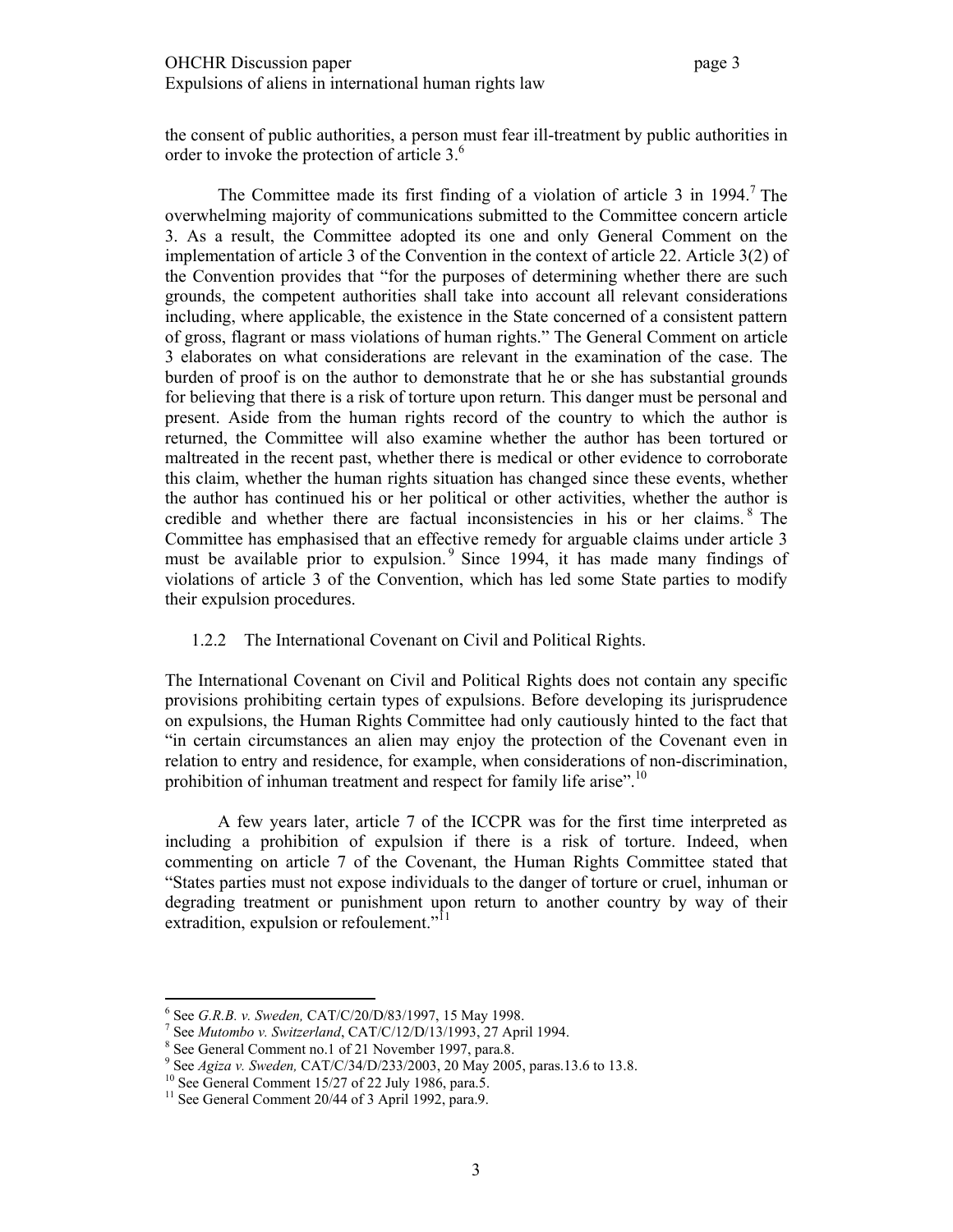Over the years, the Committee has developed its jurisprudence on article 7 and has found violations of that provision in cases where the author would be sent to a country where he or she would face torture, or cruel, inhuman or degrading treatment. Earlier cases involved extradition proceedings to countries where the author of the communication would face the death penalty. In the groundbreaking decision of *Kindler v. Canada*, the Committee famously stated that if a State party removes a person within its jurisdiction, and the necessary and foreseeable consequence is a violation of that persons' rights under the Covenant in another jurisdiction, the State party itself may be in violation of the Covenant.<sup>12</sup> In a more recent case, the Committee decided that a State party which had abolished capital punishment violated article 6 (right to life) when expelling or extraditing a person to another State where he or she would face the death penalty.13 The Committee has also decided that a person should not be returned to a country where his illness - which was in whole or in part caused by the State party's violation of his rights - cannot be treated.<sup>14</sup>

The jurisprudence of the Committee has been reinforced by General Comment 31/80 of 29 March 2004 on the nature of general legal obligations imposed on State parties to the Covenant. Indeed, the Committee stated that "the article 2 obligation requiring that State parties respect and ensure the Covenant rights for all persons in their territory and all persons under their control entails an obligation not to extradite, deport, expel or otherwise remove a person from their territory, where there are substantial grounds for believing that there is a real risk of irreparable damage, such as that contemplated by articles 6 and 7 of the Covenant, either in the country to which removal is to be effected or in any country to which the person may be subsequently removed". In the same General Comment, the Committee added that "the relevant judicial and administrative authorities should be made aware of the need to ensure compliance with the Covenant obligations in such matters".15 One should also note that the Committee has suggested that women should not be sent back to States where they are likely to be subjected to forced female genital mutilation and that such deportations would amount to violations of article  $7<sup>16</sup>$ 

The Committee has received many communications concerning children who have received, or whose parents have received, a deportation order, and will be separated from one or both parents if the order is executed. The Committee's general position is that the mere fact that one member of a family is *entitled* to remain in the territory of a State does not necessarily mean that requiring other members of the family to leave involves an interference with family life. However, it also considers that there may be cases in which the refusal to allow one member of the family to remain in the country may involve interference with that person's family life.<sup>17</sup> It has noted that where one part of a family must leave the territory of the State party while the other part would be entitled to remain, the relevant criteria for assessing whether or not the specific interference with family life can be objectively justified must be considered, on the one

<sup>&</sup>lt;sup>12</sup> See CCPR/C/48/D/470/1991, 5 November 1993, para.13.2.

<sup>&</sup>lt;sup>13</sup> See *Judge v. Canada, CCPR/C/78/D/1086/2002*, 4 August 2003.<br><sup>14</sup> See *C. v. Australia, CCPR/C/76/D/990/1999*, 28 October 2002.<br><sup>15</sup> See para.12.

<sup>&</sup>lt;sup>16</sup> See Concluding Observations on the Netherlands, CCPR/CO/72/NET, 27 August 2001, para.11.

<sup>17</sup> See *Winata v. Australia*, CCPR/C/72/D/930/2000, 21 July 2001, para.7.1.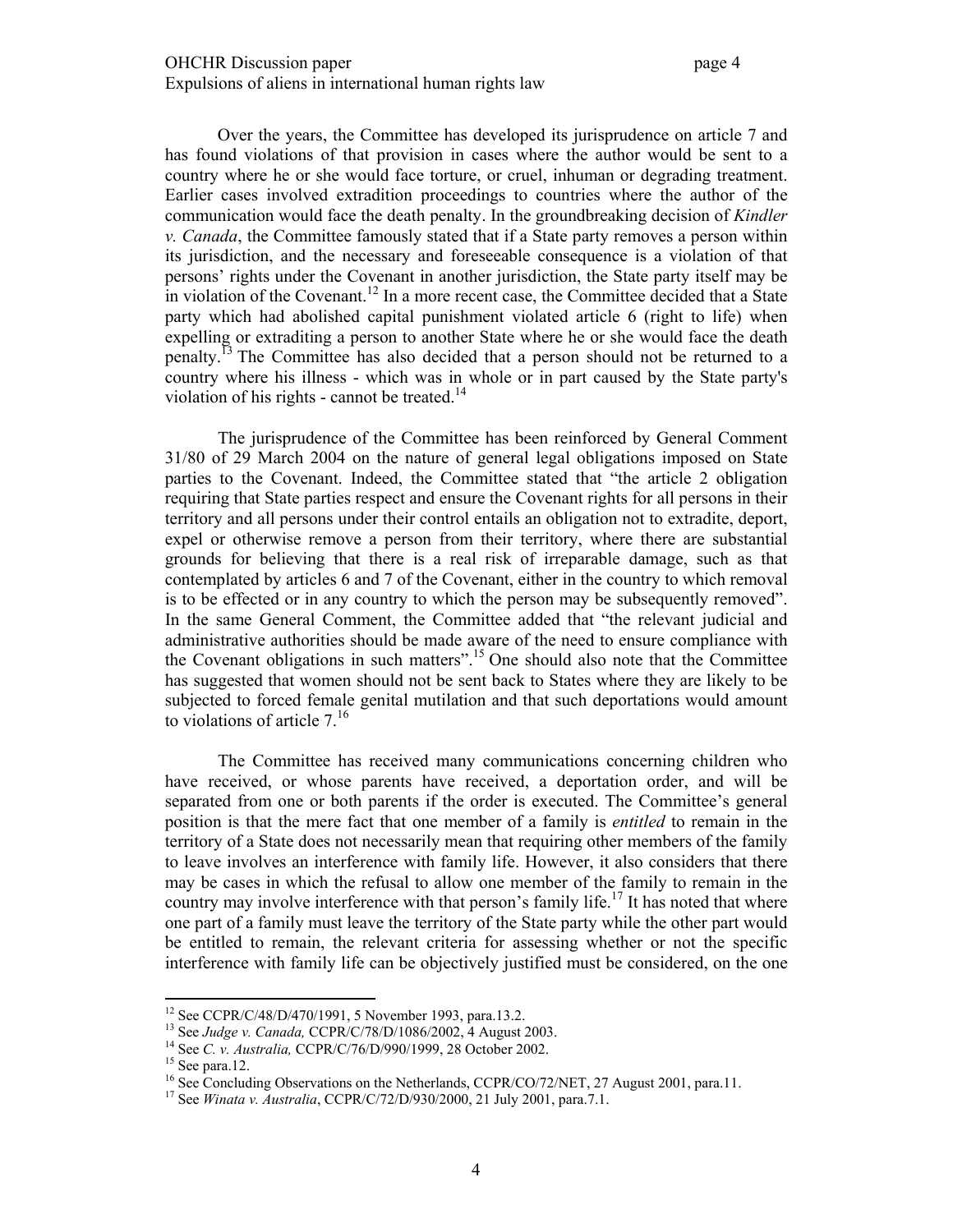hand, in light of the significance of the State party's reasons for the removal of the person concerned and, on the other hand, the degree of hardship the family and its members would encounter as a consequence of such removal.<sup>18</sup>

# 1.2.3 The Convention on the Elimination of Racial Discrimination.

The Convention on the Elimination of Racial Discrimination does not contain any specific provisions on expulsions. Nevertheless, the Committee on the Elimination of Racial Discrimination has adopted a General Recommendation on discrimination against non-citizens in which it has made several pronouncements on expulsions. The Committee recommended that national laws on expulsion should not discriminate in purpose or effect among foreigners on the basis on race, colour or ethnic or national origin, and that foreigners should have equal access to the right to challenge expulsion orders.<sup>19</sup> It reiterated that foreigners should not be returned to a country where they are at risk of serious human rights abuses.<sup>20</sup> Finally, it recommended that States parties avoid expulsions of foreigners, especially long-term residents, that would result in disproportionate interference with the right to family life.<sup>21</sup>

# 1.2.4 The Convention on the Rights of the Child.

While the Convention on the Rights of the Child does not contain any specific provisions on expulsions, the Committee on the Rights of the Child has recently adopted a detailed General Comment on the treatment of unaccompanied and separated children outside their country of origin which addresses the subject. In that General Comment, the Committee stated that States parties should not return a child to a country "where there are substantial grounds for believing that there is a real risk of irreparable harm to the child, such as, but by no means limited to, those contemplated under articles 6 and 37 of the Convention".<sup>22</sup> It specified that it was irrelevant whether the harm was inflicted by non-State actors. It added that "the assessment of the risk of such serious violations should be conducted in an age and gender-sensitive manner and should, for example, take into account the particularly serious consequences for children of the insufficient provision of food or health services."<sup>23</sup>

 With reference to article 38 of the Convention, in conjunction with articles 3 and 4 of the Optional Protocol to the Convention on the Rights of the Child on the involvement of children in armed conflict, the Committee also suggested that "States shall refrain from returning a child in any manner whatsoever to the borders of a State where there is a real risk of underage recruitment, including recruitment not only as a combatant but also to provide sexual services for the military or where there is a real

<sup>&</sup>lt;sup>18</sup> See *Madafferi v. Australia*, CCPR/C/81/D/1011/2001, 26 July 2004, para.9.8. <sup>19</sup> See General Recommendation no.30 of 1 October 2004, para.25.

<sup>&</sup>lt;sup>19</sup> See General Recommendation no.30 of 1 October 2004, para.25.<br><sup>20</sup> *Ibid*, para.27.<br><sup>21</sup> *Ibid*, para.28.<br><sup>22</sup> See General Comment no.6, 1 September 2005, para.27. Article 6 protects the right to life and article 37 deals mainly with the prohibition of torture and other cruel, inhuman or degrading treatment and the right to liberty and security of the person.

<sup>23</sup> *Ibid.*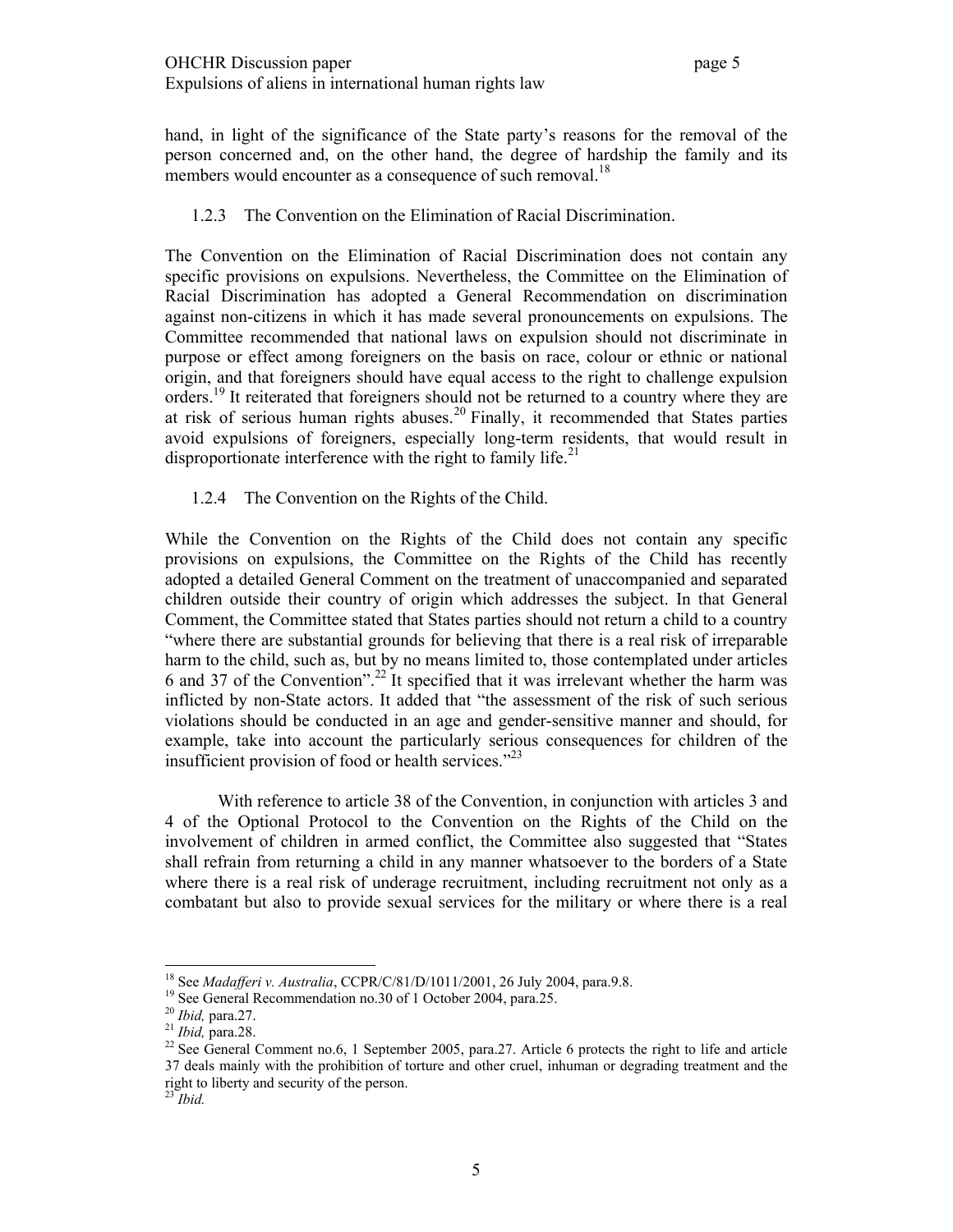risk of direct or indirect participation in hostilities, either as a combatant or through carrying out other military duties."<sup>24</sup>

1.2.5 The draft International Convention for the Protection of All Persons from Enforced Disappearance.

Article 16 of the draft Convention expressly prohibits any State party to "expel, return ("refouler"), surrender or extradite a person to another State where there are substantial grounds for believing that he or she would be in danger of being subjected to enforced disappearance".<sup>25</sup> The provision adds that "for the purpose of determining whether there are such grounds, the competent authorities shall take into account all relevant considerations, including, where applicable, the existence in the State concerned of a consistent pattern of gross, flagrant or mass violations of human rights or of serious violations of international humanitarian law". 26 This follows the practice of the Committee against Torture.

# 1.3 Other international legal instruments.

The 2000 Protocol to prevent, suppress and punish trafficking of persons, especially women and children, supplementing the Convention against transnational organized crime, contains very few provisions dealing with the protection of victims of trafficking. Article 7 of the Protocol merely provides that State parties "shall consider adopting legislative or other appropriate measures that permit victims of trafficking in persons to remain in [their] territory, temporarily or permanently, in appropriate cases". In doing so, State parties shall "give appropriate consideration to humanitarian and compassionate factors". Article 8 of the Protocol deals mainly with inter-State cooperation to facilitate the repatriation of victims of trafficking. Again, it merely provides that "such return shall be with due regard for the safety of that person and for the status of any legal proceedings related to the fact that the person is a victim of trafficking and shall preferably be voluntary".

 Mention should be made here of the OHCHR Recommended Principles and Guidelines on human rights and human trafficking. Guideline 6 provides that State should "ensur[e] the safe and, where possible, voluntary return of trafficked persons and explor[e] the option of residency in the country of destination or third-country resettlement in specific circumstances (e.g. to prevent reprisals or in cases where retrafficking is considered likely). $"^{27}$ 

1.4 Regional human rights instruments.

 $2<sup>24</sup>$  See General Comment no.6, 1 September 2005, para.28.

<sup>&</sup>lt;sup>25</sup> See E/CN.4/2005/WG.22/WP.1/REV.4, 23 September 2005.<br><sup>26</sup> See also article 8 of the 1992 Declaration on the Protection of All Persons from Enforced Disappearance and principle 5 of the 1989 Principles on the Effective Prevention and Investigation of Extra-Legal, Arbitrary and Summary Executions.

<sup>&</sup>lt;sup>27</sup> See E/2002/68/Add.1, 20 May 2002. See also Guideline 8 on special measures for the protection and support of child victims of trafficking.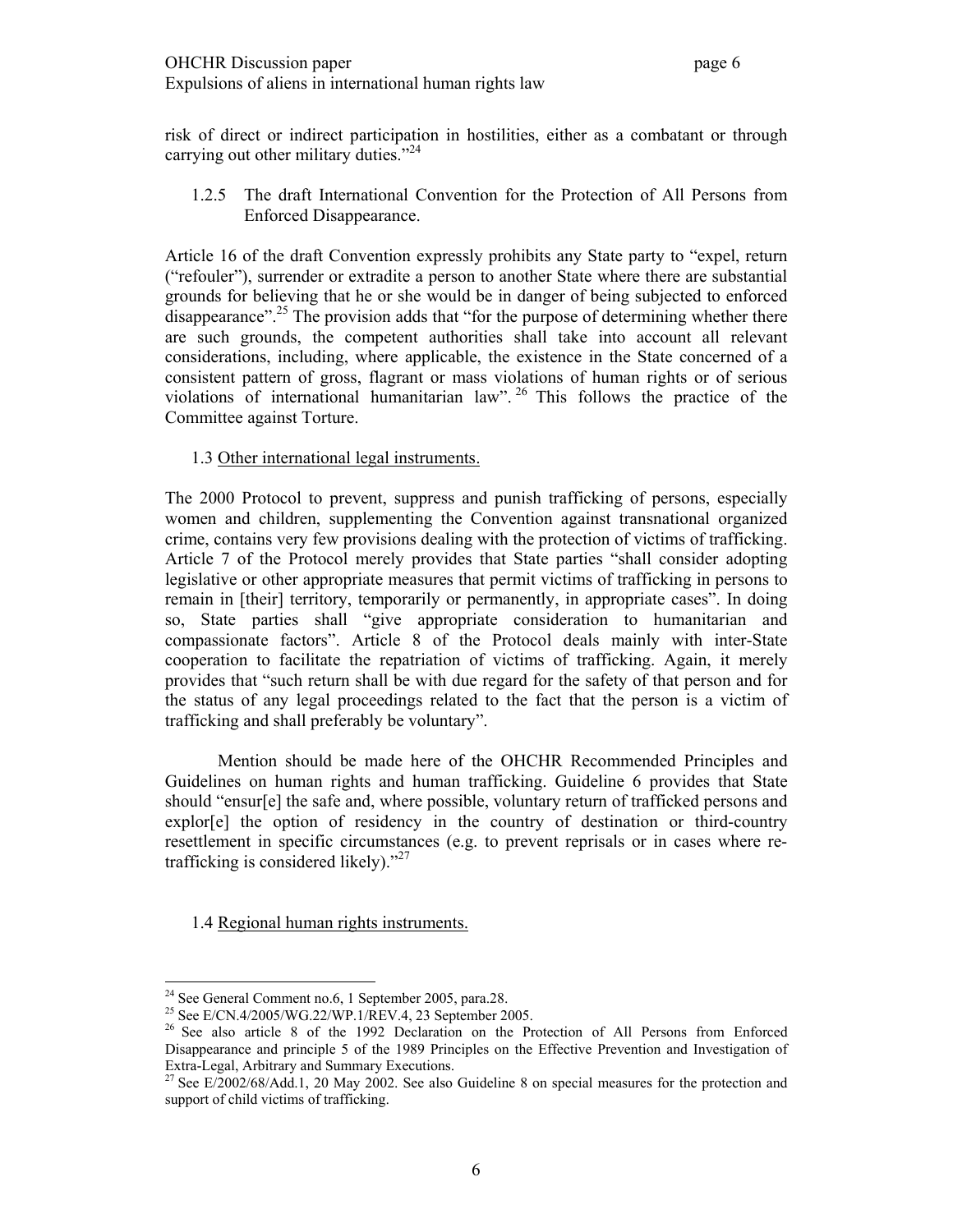#### 1.4.1 The European Convention on Human Rights and Fundamental Freedoms.

The European Convention on Human Rights does not contain any specific provisions prohibiting certain types of expulsions. However, the European Court of Human Rights has developed an interesting jurisprudence on expulsions. In its landmark decision in *Soering v. United Kingdom*, the Court found that the extradition of the author to the United States breached article 3 of the Convention because his detention on death row would constitute cruel, inhuman or degrading treatment.<sup>28</sup> Since that decision, the Court has extended this jurisprudence to cases of deportation.<sup>29</sup> Since article 3 does not contain any exception, no individual, "however undesirable or dangerous", can be returned to a country where he would face torture.<sup>30</sup> In contrast with article 3 of the Convention against Torture, article 3 of the European Convention applies also to deportation cases in which the risk of ill-treatment emanates from non-state agents *and* if state authorities are unwilling or unable to provide protection.<sup>31</sup>

Whereas the UN Convention against Torture contains a clear definition of torture, there remains uncertainty as to what constitutes inhuman and degrading treatment for the purposes of article 3 of the European Convention on Human Rights. The Court has given some guidance as to the type of treatment which may fall within the definition of ill-treatment prohibited by the Convention: it has stated that "ill-treatment" must attain "a minimum level of severity and involve actual bodily injury or intense physical or mental suffering" and that "the suffering which flows from naturally occurring illness, physical or mental, may be covered by article 3, where it is, or risks being, exacerbated by treatment, whether flowing from conditions of detention, expulsion or other measures, for which the authorities can be held responsible".<sup>32</sup> In one case, it decided that a person who was terminally ill should not be returned to a country where he have no access to medical treatment and would die in cruel, inhuman or degrading conditions.<sup>33</sup>

Other articles of the Convention should be considered when examining the legality of expulsions. The Court has found some expulsion orders to be in breach of article 8 which protects the right to private and family life. In earlier cases, article 8 was successfully invoked only where the removal decision would impact on the enjoyment of family life of those already established within the territory of a State party to the Convention. Indeed, the Court focuses on whether the refusal to permit entry or the expulsion of the spouse/child/parent of a settled person amounts to an 'interference' with that person's right to respect for family life.<sup>34</sup> For such an interference to exist, the applicant has to demonstrate that he cannot follow his spouse and establish his family life elsewhere. $35$ 

<sup>&</sup>lt;sup>28</sup> See (1989) 11 E.H.R.R. 439.<br><sup>29</sup> See *Vilvarajah v. United Kingdom* (1991) 14 E.H.R.R. 248.

<sup>&</sup>lt;sup>30</sup> See *Chahal v. United Kindgom* (1996) 23 E.H.R.R. 413, para.80.<br><sup>31</sup> See *H.L.R. v. France* (1998) 27 E.H.R.R. 29.<br><sup>32</sup> See *Pretty v. United Kingdom* (2002) 35 E.H.R.R. 1, para.52.<br><sup>33</sup> See *D v. United Kingdom* (19 principles emerging?" (2003) *European Human Rights Law Review* 1:53.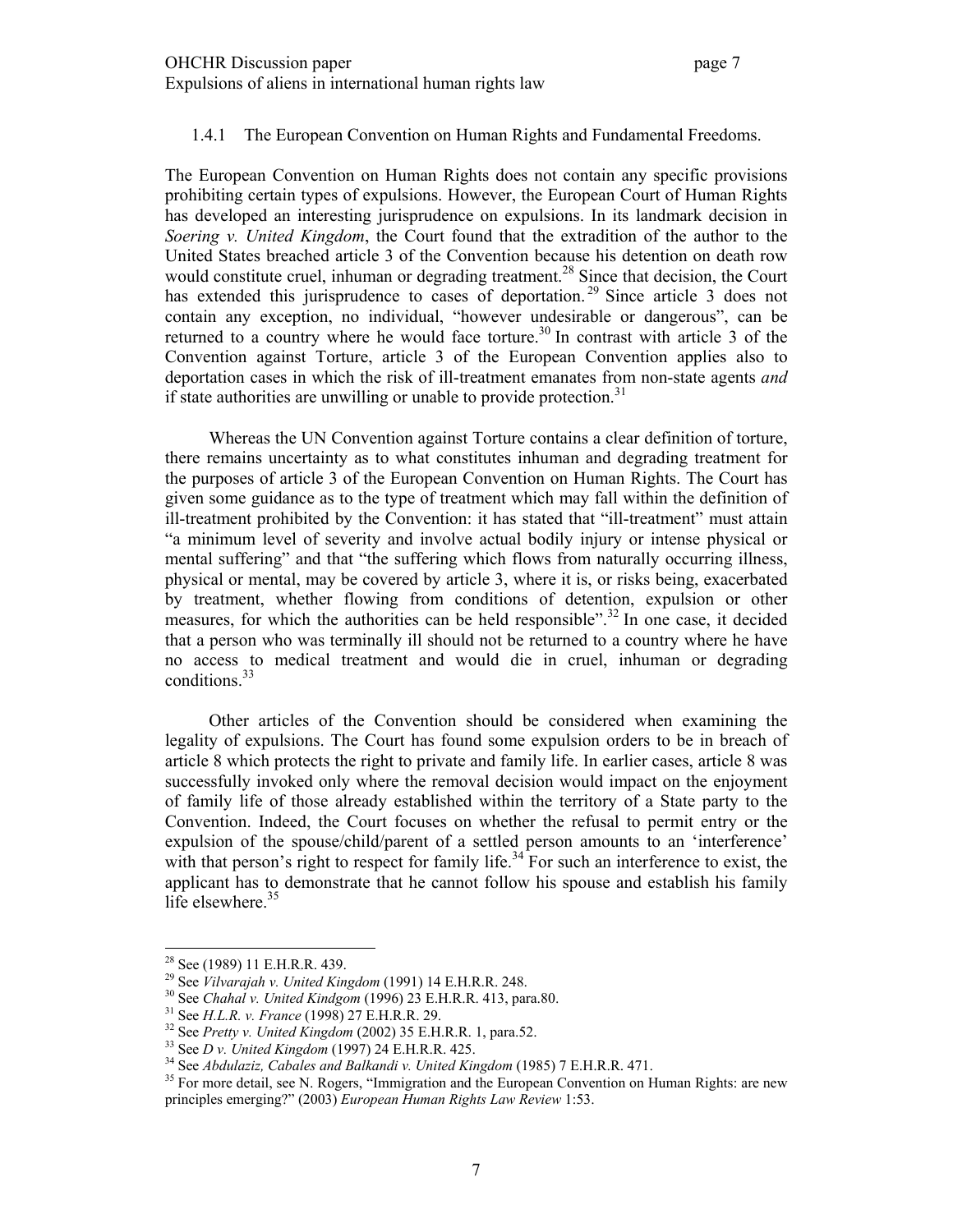More recently, the Court has shifted its attention to the right to private life of the person to be expelled. In *Bensaid v. United Kingdom*, it declared that a decision to remove a person to a situation in which he would face treatment which does not reach the severity of article 3 "may nonetheless breach article 8 in its private life aspect where there are sufficiently adverse effects on physical and moral integrity."36 It is worth noting that article 8 was broadly interpreted to include elements such as gender identification, name, sexual orientation, sexual life, mental health and so on.<sup>37</sup> While the Court is now clearly open to the suggestion that some expulsion orders may breach article 8 in this manner, it has so far not found any actual violation of article 8 on the sole ground that the person will face a severe interference with his or her private life,.

Finally, the Court has made several statements of principle on the applicability of article 2 (right to life),  $38$  and article 6 (right to fair trial) to cases of deportation/extradition, 39 without making an actual finding of a violation of these provisions.

#### 1.4.2 The American Convention on Human Rights.

Article 22(8) of the American Convention on Human Rights provides that no alien shall "be deported or returned to a country, regardless of whether or not it is his country of origin, if in that country his right to life or personal freedom is in danger of being violated because of his race, nationality, religion, social status, or political opinions."<sup>40</sup> This provision is modelled on article 33 of the Refugee Convention since any person invoking it must demonstrate a nexus between the possible ill-treatment and at least one of the five enumerated grounds. The scope of the protection afforded by article 22(8) is therefore more restricted than that afforded by the UN Convention against Torture or the European Convention on Human Rights. It must also be noted that, under article 27, State parties can derogate from article 22 "in times of war or other public emergencies that threaten the independence and security of the State party".

 Under article 63(2) of the Convention, the Inter-American Court of Human Rights has the power to adopt provisional measures "in cases of extreme gravity and urgency, and when necessary to avoid irreparable damage to persons". It has adopted such measures in the case of threatened collective expulsions of Haitians and Dominicans of Haitian origin (based on racial or national origin) by the Dominican Republic. $41$ 

 $3^{36}$  See (2001) 33 E.H.R.R. 10, para.46.<br> $3^{37}$  *Ibid*, para.47.

<sup>&</sup>lt;sup>38</sup> See for instance *D. v. United Kingdom* (1997) 24 E.H.R.R. 423, para.59.  $\frac{39}{10}$  See *Soering v. United Kingdom*, para.113. See also the admissibility decision in *M.A.R. v. United Kingdom* (1997) 23 E.H.R.R. CD120 Eur Comm HR. This case was subsequently settled. See also

*Mamatkulov and Abdurasulovic v. Turkey* (2003) 14 B.H.R.C. 149<br><sup>40</sup> Article 13 of the 1985 Inter-American Convention to prevent and punish torture prohibits the extradition of any person to a country where his life is in danger, where he will be subjected to torture or to cruel, inhuman or degrading treatment, or where he will be tried by special or ad hoc courts. However, this provision does not appear to apply to expulsions.

<sup>&</sup>lt;sup>41</sup> See Orders of the Court of 18 August 2000, 12 November 2000, and 26 May 2001, Inter-Am. Ct. H.R. (Ser. E) (2000 and 2001).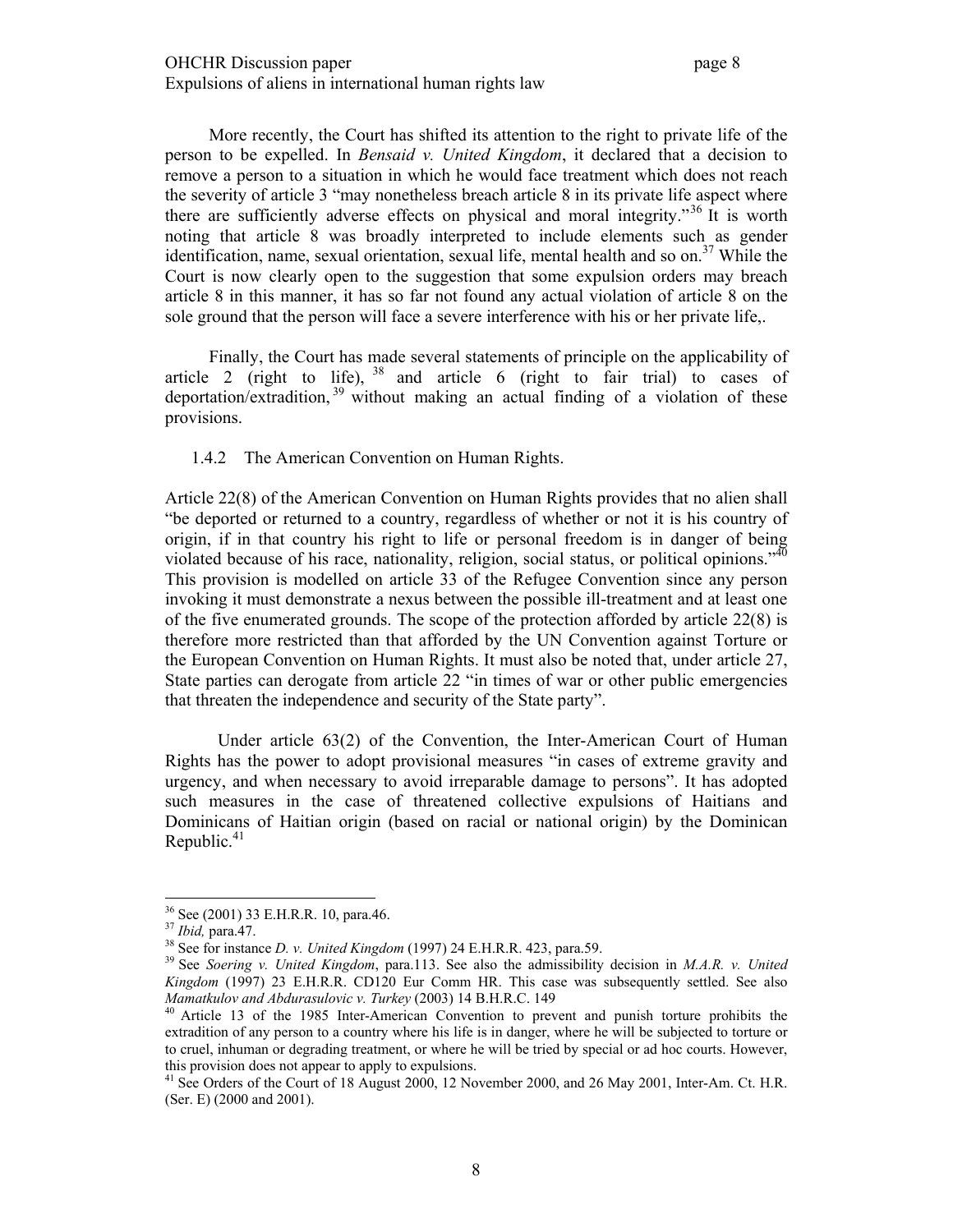# 1.4.3 The African Charter of Human and Peoples' Rights.

The African Charter of Human and Peoples' Rights does not contain any express prohibition of expulsion in cases of risk of torture. Nevertheless, article 5 of the Charter prohibits torture, cruel, inhuman or degrading treatment and the African Commission on Human and Peoples' Rights has interpreted this provision as including a prohibition of returning a person to a country where he or she would face torture, cruel, inhuman or degrading treatment.  $42$ 

# 1.5 Other regional legal instruments.

Article 19 of the European Social Charter provides that migrant workers lawfully residing within the territories of the State parties shall not be expelled unless they endanger national security or offend against public interest or morality.

The European Union has adopted a Directive defining who should qualify for refugee status and other forms of protection.<sup>43</sup> The text provides that any person who would face "a real risk of suffering serious harm" upon return should not be expelled and should benefit from "subsidiary protection". The notion of "serious harm", as defined in article 15 of the Directive, encompasses

- (a) death penalty or execution; or
- (b) torture or inhuman or degrading treatment or punishment of an applicant in the country of origin; or
- (c) serious and individual threat to a civilian's life or person by reason of indiscriminate violence in situations of international or internal armed conflict

Reference should also be made to article 21(1) of the Directive which reiterates the principle of *non-refoulement*.

 The European Union has also adopted several instruments which limits the discretion of Member States to expel nationals of other Member States and members of their families. These instruments have now been consolidated into one directive on the rights of EU citizens and members of their families to move and reside freely in the European Union.<sup>44</sup>

# **2. Procedural guarantees.**

 $42$  See *Modise v. Botswana*, communication no.97/93 (1997 and 2000).

<sup>&</sup>lt;sup>43</sup> See Directive 2004/83/EC of 29 April 2004 on minimum standards for the qualification and status of *third country nationals or stateless persons as refugees or as persons who otherwise need international protection and for the content of the protection to be granted, OJ 2004 L 304/12.*<br><sup>44</sup> See *Directive 2004/38/EC of 29 April 2004 on the right of citizens and their family members to move* 

*and reside freely within the territory of the Member States*, OJ 2004 L 158/77.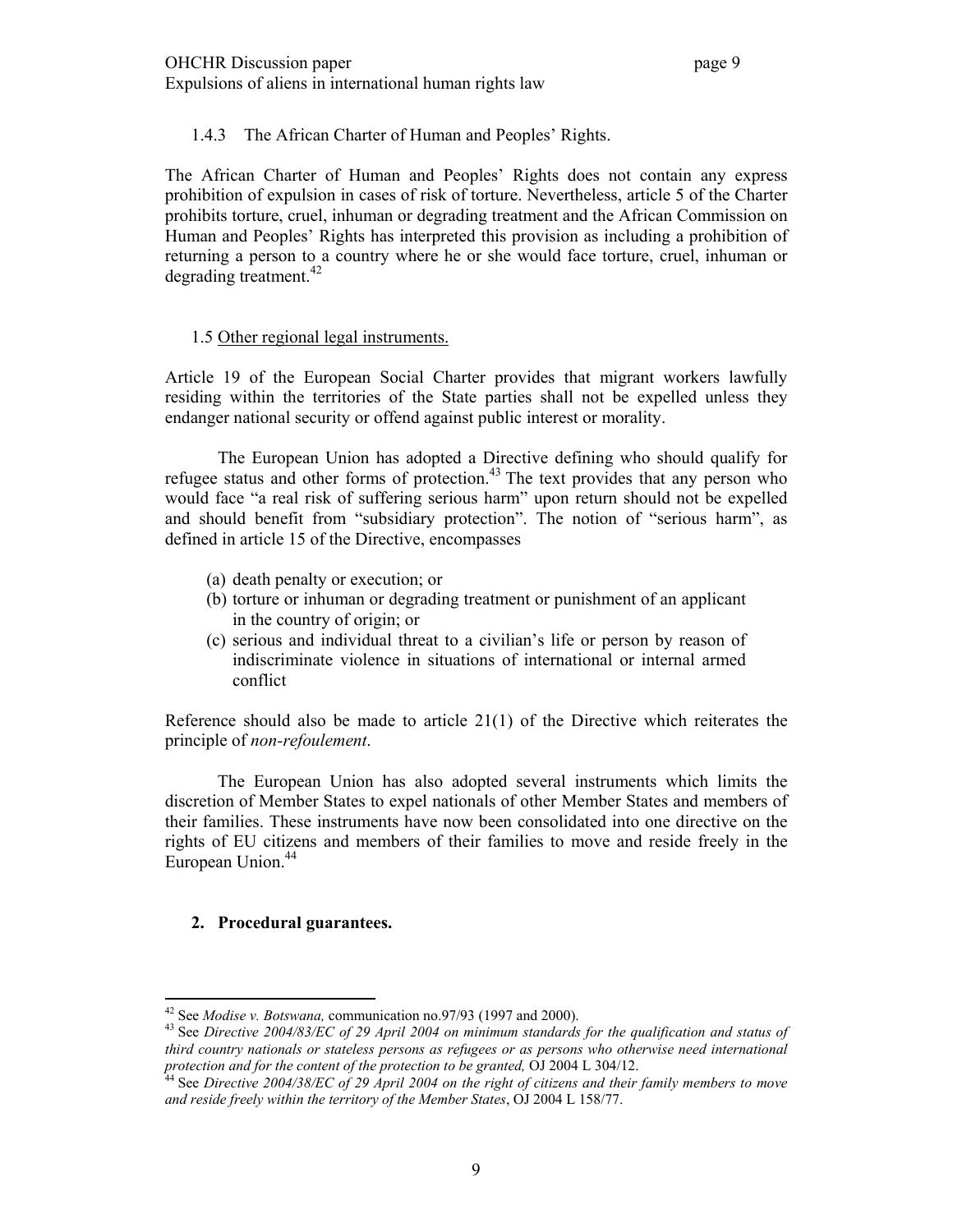# OHCHR Discussion paper page 10 Expulsions of aliens in international human rights law

Procedural guarantees do not protect from expulsion as such, but they help to ensure that substantive protection against expulsion is provided and that no arbitrary expulsion decisions are taken. It must first be noted that the provisions on the right to fair trial do not seem to be applicable to expulsions procedures.<sup>45</sup> As for the Human Rights Committee, it has not applied article 14 of the International Covenant on Civil and Political Rights to expulsion proceedings,<sup>46</sup> although it does not seem to have excluded this possibility entirely.47 The apparent refusal to apply general provisions on fair trial to expulsion proceedings may be explained by the fact that there are some specific provisions in international and regional human rights instruments dealing with the procedural standards to be applied in the case of expulsions.

In many cases, concerns have been expressed by the Special Rapporteur on the Human Rights of Migrants regarding the procedures leading to expulsions and the methods of expulsion.<sup>48</sup> The Special Rapporteur has also examined expulsions procedures during several of the country visits. In the case of Morocco, the former Special Rapporteur recommends the establishment of measures to protect minors and pregnant women, whose status prevents them from being expelled even though they are technically liable for expulsion. She also recommended that training courses be offered to those responsible for expulsions, to enable them to carry out their duties while respecting the rights and dignity of migrants.<sup>49</sup>

#### 2.1 International human rights instruments.

#### 2.1.1. The International Covenant on Civil and Political Rights.

Article 13 of the Covenant provides that

An alien lawfully in the territory of a State party to the present Covenant may be expelled therefrom only in pursuance of a decision reached in accordance with law and shall, except where compelling reasons of national security otherwise require, be allowed to submit the reasons against this expulsion and to have his case reviewed by, and be represented for the purpose before, the competent authority or a person or persons especially designated by the competent authority.<sup>50</sup>

 $\overline{a}$ <sup>45</sup> It has been the consistent jurisprudence of the European Court of Human Rights that "decisions" regarding the entry, stay and deportation of aliens do not concern the determination of an applicant's civil rights or obligations or of a criminal charge against him, within the meaning of article  $6(1)$  of the Convention". See *Maaouia v. France*, application no.39652/98, 5 October 2000, para.40.

<sup>&</sup>lt;sup>46</sup> See for instance *Ahani v. Canada*, CCPR/C/80/D/1051/2002, 15 June 2004, para.10.9.<br><sup>47</sup> See *V.R.M.B. v. Canada*, CCPR/C/33/D/236/1987, 18 July 1988, para.6.3.<br><sup>48</sup> See Report of the Special Rapporteur on the human E/CN.4/2006/73, 30 December 2005, para.44.

<sup>&</sup>lt;sup>49</sup> See the report on the country visit to Morocco (E/CN.4/2004/76/Add.3, 15 January 2004). See also the reports on the country visits to Italy (E/CN.4/2005/85/Add.3, 15 November 2004) and Spain (E/CN.4/2004/76/Add.2, 14 January 2004).

 $50$  The General Assembly has adopted a Declaration on the human rights of individuals who are not nationals of the country in which they live. This Declaration contains a provision which is very similar to article 13 of the Covenant. See GA Res. 40/144 of 13 December 1985. Article 7 provides that *"*An alien lawfully in the territory of a State may be expelled therefrom only in pursuance of a decision reached in accordance with law and shall, except where compelling reasons of national security otherwise require, be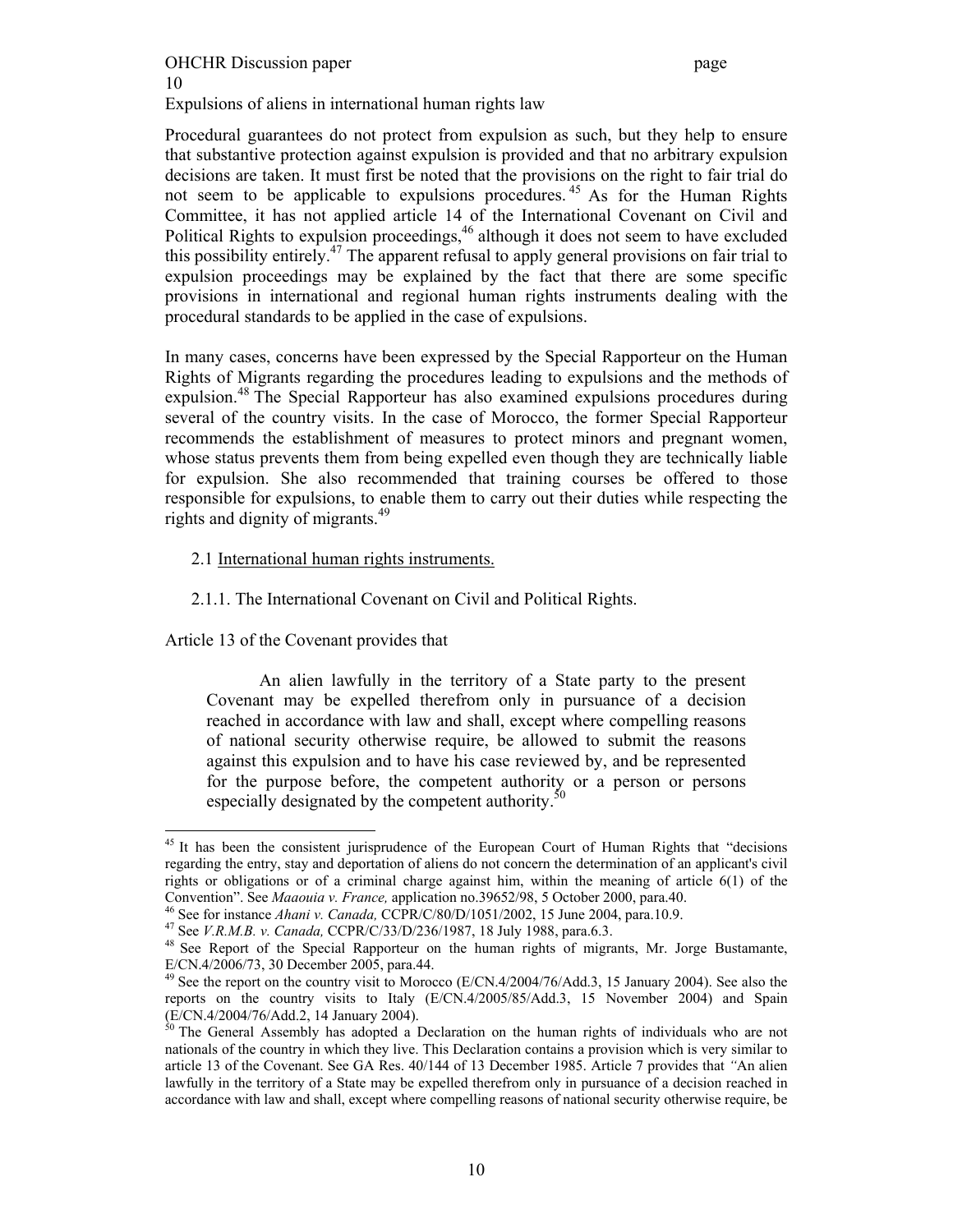Although the Human Rights Committee has recalled that "article 13 directly regulates only the procedure and not the substantive grounds for expulsion", the distinction between the two types of protection is not always clear and the purpose of article 13 is obviously to prevent arbitrary expulsions.<sup>51</sup> It is also worth noting that article 13 applies only to aliens who are "lawfully in the territory". As a result, the Committee has emphasised that "illegal entrants and aliens who have stayed longer than the law or their permits allow" cannot invoke the protection of article 13. $^{52}$  The provision also contains an exception: the protection afforded by article 13 is not available where there are "compelling reasons of national security".<sup>53</sup> The Committee has interpreted the phrase "in accordance with law" as being in accordance with the domestic law of the State party concerned.<sup>54</sup> In its jurisprudence under the Optional Protocol, it has not found violations of article 13, unless there were clear procedural defects.<sup>55</sup>

In order to benefit from the procedural safeguards set out in article 13, the person subjected to an expulsion order should have access to legal representation in order to submit the reasons against his or her expulsion.<sup>56</sup> While he or she has the right to have these reasons examined when the expulsion decision is made, it is not clear whether article 13 implies a right of review of this initial decision.<sup>57</sup> However, when commenting on State reports, it has recommended that emergency remedies filed by asylum-seekers against expulsion orders be given suspensive effect.<sup>58</sup>

It is also worth noting that the Committee has stated that women should be given on an equal basis with men the right to submit reasons against their expulsion, and to have their case reviewed as provided in article 13. In particular, they should be able to

allowed to submit the reasons why he or she should not be expelled and to have the case reviewed by, and be represented for the purpose before, the competent authority or a person or persons specially designated by the competent authority. Individual or collective expulsion of such aliens on grounds of race, colour, religion, culture, descent or national or ethnic origin is prohibited."

<sup>&</sup>lt;sup>51</sup> See General Comment 15/27 of 22 July 1986, para.10.<br><sup>52</sup> *Ibid.*, para.9.

<sup>52</sup> *Ibid.,* para.9. 53 See *V.R.M.B. v. Canada,* CCPR/C/33/D/236/1987, 18 July 1988, para.6.3 ; and *Karker v. France,*  CCPR/C/70/D/833/1998, 26 October 2000, para.9.3.<br><sup>54</sup> See Maroufidou v Sweden, CCPR/C/12/D/58/1979, 9 April 1981, para.9.3.

<sup>&</sup>lt;sup>55</sup> See *Hammel v. Madagascar, CCPR/C/29/D/155/1983*, 3 April 1987; *Giry v. Dominican Republic*, CCPR/C/39/D/193/1985, 20 July 1990; and *Cañon Garcia v. Ecuador*, CCPR/C/43/D/319/1988, 12 November 1991. In *Ahani v. Canada,* it noted that the author of the communication was not allowed "to submit reasons against his removal in the light of the administrative authorities' case against him and to have such complete submissions reviewed by a competent authority, entailing a possibility to comment on the material presented to that authority". Since the author claimed that he could face torture upon return, the Committee found a violation of article 13, in conjunction of article 7. See CCPR/C/80/D/1051/2002, 15 June 2004, para.10.8.

<sup>&</sup>lt;sup>56</sup> The Committee has recommended that "the State party should provide information as to the stages of the application procedures at which legal assistance may be had, and whether the assistance is free of charge at all stages for those who cannot afford it". See Concluding Observations on Denmark, CCPR/CO/70/DNK, 31 October 2001, para.17.

<sup>57</sup> In *Maroufidou v. Sweden,* the author appealed against the initial expulsion decision, but only after she was deported. In that case, the Committee found no violation of article 13. See CCPR/C/12/D/58/1979, 9 April 1981, para.11.

<sup>&</sup>lt;sup>58</sup> See for instance Concluding Observations on Belgium, CCPR/CO/81/BEL, 12 August 2004, para.23.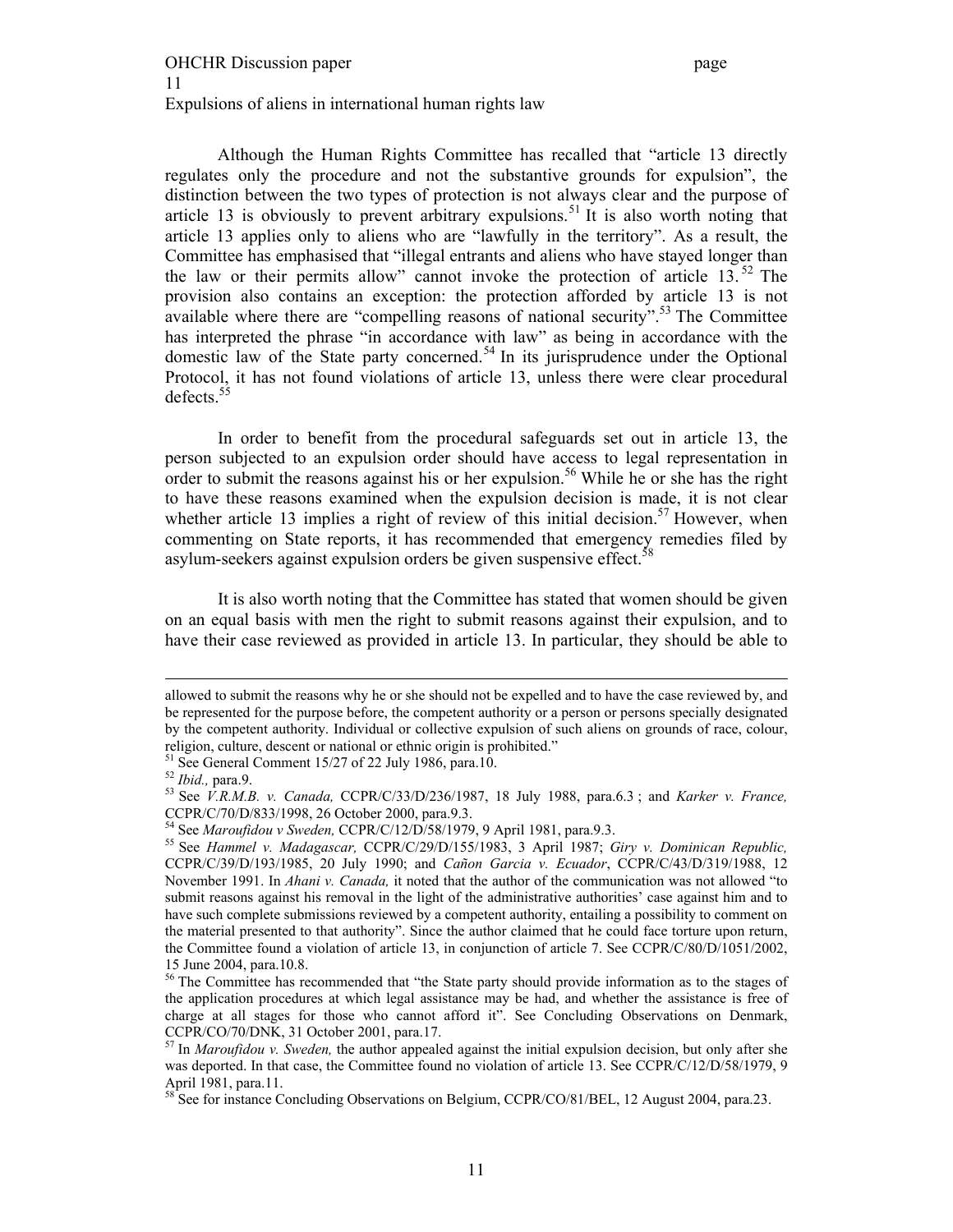# OHCHR Discussion paper page 12

Expulsions of aliens in international human rights law

submit reasons based on gender specific human rights violations such as dowry killings, rape, forced abortion or forced sterilisation.<sup>59</sup>

At this point, mention should also be made of article 12(4) which provides that "no one shall be arbitrarily deprived of the right to enter his own country". The Committee has pointed out that the provision is not restricted to nationals and that it could also apply to long-term residents who can consider the country of residence as their "own country".<sup>60</sup> It would follow that such persons shall not be expelled arbitrarily from that country. However, the Committee has been cautious in interpreting article 12(4) as covering long-term residents. For instance, in *Stewart v. Canada,* the author had been convicted of numerous felonies, had lived in the country for over thirty years, was brought up there from the age of 7, had married and divorced there, but he still had British citizenship and family in Scotland. The Committee decided that Canada could not be regarded as his "own country" for the purposes of article  $12(4)$ .<sup>61</sup>

2.1.2. The Convention on the Protection of the Rights of All Migrant Workers and Members of Their Families.

Whereas article 13 of the International Covenant on Civil and Political Rights applies only to aliens who are lawfully in the territory of a State party to the Covenant, article 22 of the Convention on the Protection of the Rights of All Migrant Workers and Members of Their Families applies to *all* migrant workers and members of their families, regardless of their immigration status. The procedural guarantees contained in article 22 are much more extensive than those contained in article 13 of the Covenant, and it is worth reproducing the entire provision here

1. Migrant workers and members of their families shall not be subject to measures of collective expulsion. Each case of expulsion shall be examined and decided individually.

2. Migrant workers and members of their families may be expelled from the territory of a State Party only in pursuance of a decision taken by the competent authority in accordance with law.

3. The decision shall be communicated to them in a language they understand. Upon their request where not otherwise mandatory, the decision shall be communicated to them in writing and, save in exceptional circumstances on account of national security, the reasons for the decision likewise stated. The persons concerned shall be informed of these rights before or at the latest at the time the decision is rendered.

4. Except where a final decision is pronounced by a judicial authority, the person concerned shall have the right to submit the reason he or she should not be expelled and to have his or her case reviewed by the competent

<sup>59</sup> See General Comment 28/68 of 27 March 2000, para.17.

<sup>60</sup> See General Comment 27/67 of 12 November 1999, para.20.

<sup>61</sup> See CCPR/C/58/D/538/1993, 1 November 1996, para.12.9. See also *Canepa v. Canada,*  CCPR/C/59/D/558/1993, 3 April 1997.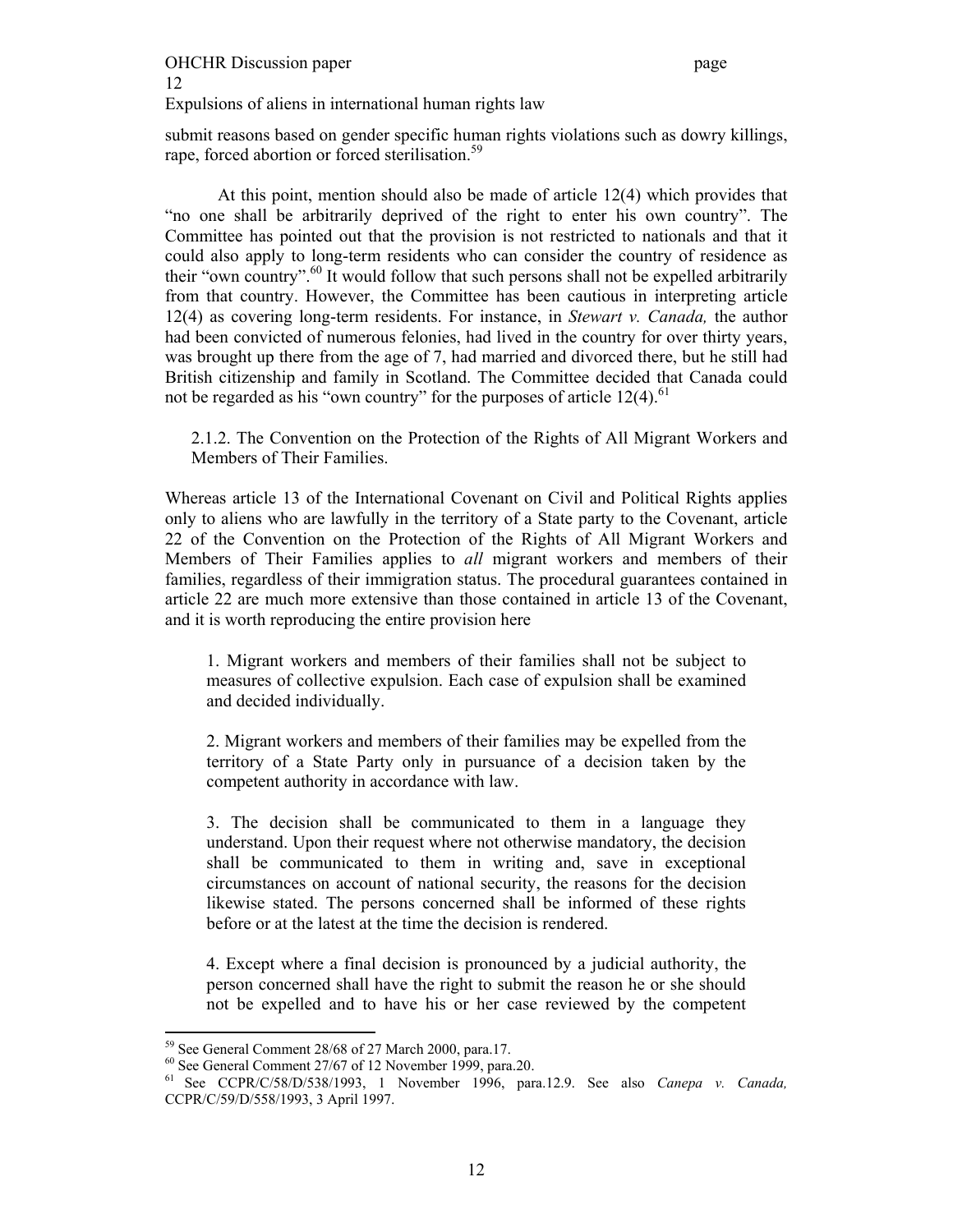Expulsions of aliens in international human rights law

authority, unless compelling reasons of national security require otherwise. Pending such review, the person concerned shall have the right to seek a stay of the decision of expulsion.

5. If a decision of expulsion that has already been executed is subsequently annulled, the person concerned shall have the right to seek compensation according to law and the earlier decision shall not be used to prevent him or her from re-entering the State concerned.

6. In case of expulsion, the person concerned shall have a reasonable opportunity before or after departure to settle any claims for wages and other entitlements due to him or her and any pending liabilities.

7. Without prejudice to the execution of a decision of expulsion, a migrant worker or a member of his or her family who is subject to such a decision may seek entry into a State other than his or her State of origin.

8. In case of expulsion of a migrant worker or a member of his or her family the costs of expulsion shall not be borne by him or her. The person concerned may be required to pay his or her own travel costs.

9. Expulsion from the State of employment shall not in itself prejudice any rights of a migrant worker or a member of his or her family acquired in accordance with the law of that State, including the right to receive wages and other entitlements due to him or her.

Mention should also be made of article 23 which deals with consular or diplomatic protection. It provides that, in the case of expulsion, the person concerned shall be informed without delay of his or her right to have recourse to the protection and assistance of the consular or diplomatic authorities of the State of origin, and that the authorities of the expelling State shall facilitate the exercise of such right. Like article 22, article 23 applies to all migrant workers and members of their families regardless of their legal status.

In contrast, article 56 applies only to migrant workers and members of their families who are documented or in a regular situation. It provides that they may not be expelled from a State of employment, except for reasons defined in the national legislation of that State and subject to the safeguards listed above. It also prohibits expulsions which are resorted to for the purpose of depriving a migrant worker or a member of his or her family of the rights arising out of the authorisation of residence and the work permit. Finally, article 56 provides that in reaching an expulsion decision, consideration should be given to the humanitarian considerations and the length of time that the person concerned has already resided in the State of employment.

2.2 Regional human rights instruments.

2.2.1 The European Convention on Human Rights.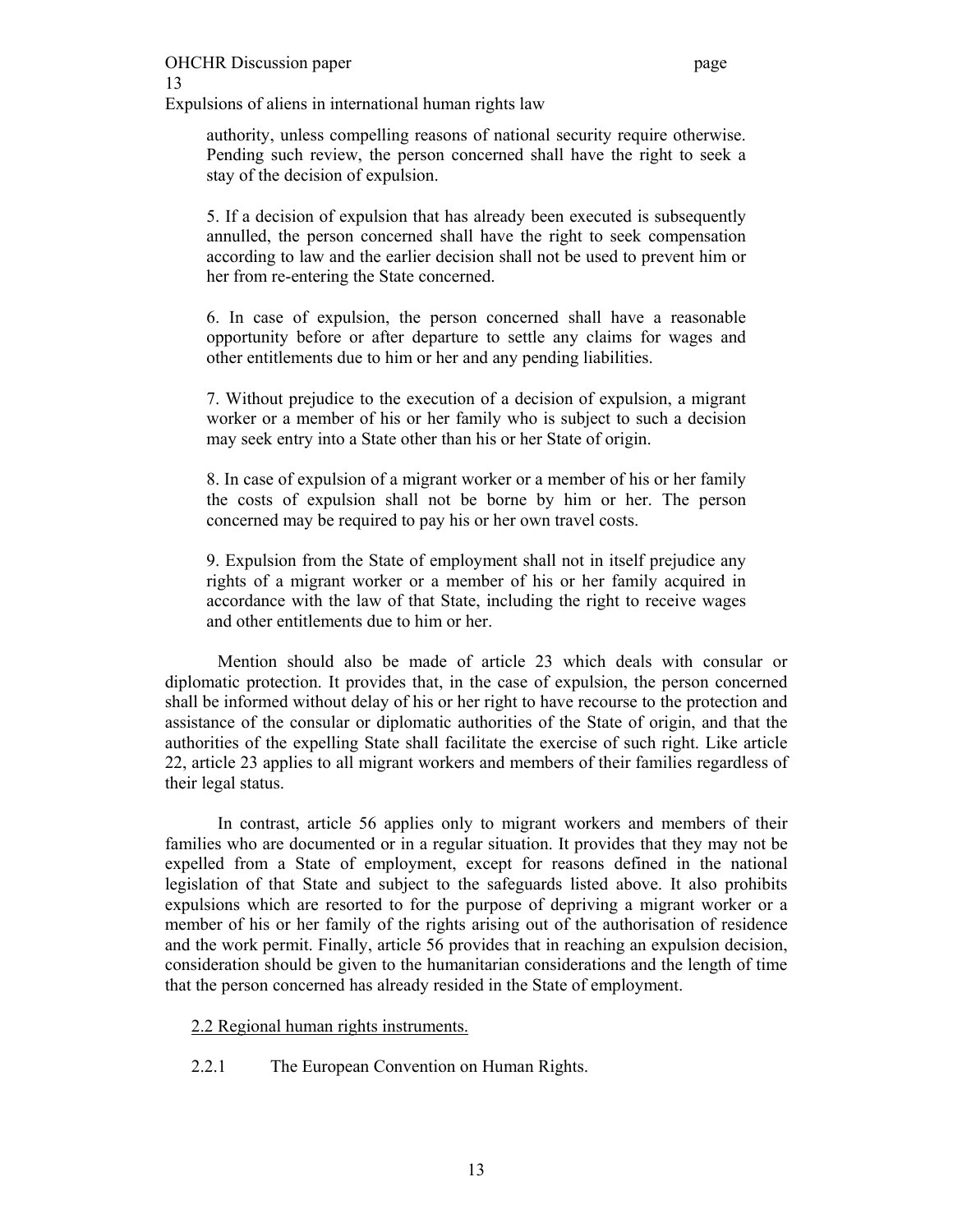# OHCHR Discussion paper page 14 Expulsions of aliens in international human rights law

Article 1 of Protocol no.7 to the European Convention on Human Rights lays down some procedural safeguards relating to the expulsion of aliens: an alien lawfully resident can be expelled from the territory of a State party only in pursuance of a decision reached in accordance with law and has the right to submit reasons against his expulsion, to have his case reviewed and to be legally represented. Such procedural safeguards can be restricted when the expulsion is necessary in the interests of public order or is grounded on reasons of national security. The provision is modelled on article 13 of the International Covenant on Civil and Political Rights.

 When Article 1 of Protocol no.7 is not applicable to the case under consideration, the European Court of Human Rights has applied article 13 (right to an effective remedy) in conjunction with another article of the Convention. For instance, it has stated that "where there is an arguable claim that such an expulsion may infringe the foreigner's right to respect for family life, article 13 in conjunction with article 8 of the Convention requires that States must make available to the individual concerned the effective possibility of challenging the deportation or refusal-of-residence order and of having the relevant issues examined with sufficient procedural safeguards and thoroughness by an appropriate domestic forum offering adequate guarantees of independence and impartiality".  $62$ 

# 2.2.2 The American Convention on Human Rights.

Article 22(6) of the Convention contains a guarantee that an alien lawfully in the territory of a State party may be expelled only pursuant to a decision reached in accordance with law.

# 2.2.3 The African Charter on Human and Peoples' Rights.

Article 12(4) of the Charter provides that "a non-national legally admitted in a territory of a State party to the […] Charter, may only be expelled from it by virtue of a decision taken in accordance with the law". The African Commission on Human and Peoples' Rights has found violations of this provision in cases where people were expelled from a State party without being able to challenge the expulsion decision before a competent court.<sup>63</sup> It is worth noting that the Commission considers article 12(4) to be applicable to some irregular migrants, since some of them may have been legally admitted in the first place. In order to justify this decision, it has stated that

The Commission does not wish to call into question nor is it calling into question the right of any State to take legal action against illegal immigrants and deport them to their countries of origin, if the competent courts so decide. It is however, of the view that it is unacceptable to deport individuals without giving them the possibility to plead their case before the

<sup>62</sup> See *Al-Nashif v. Bulgaria*, application no.50963/99, 20 June 1992, para.133. 63 See *Organisation Mondiale Contre la Torture v. Rwanda,* communications no.27/89, 46/90, 49/91, 99/93 (1996) ; and *Union Inter-Africaine des Droits de l'Homme and others v. Angola,* communication no.159/96 (1997).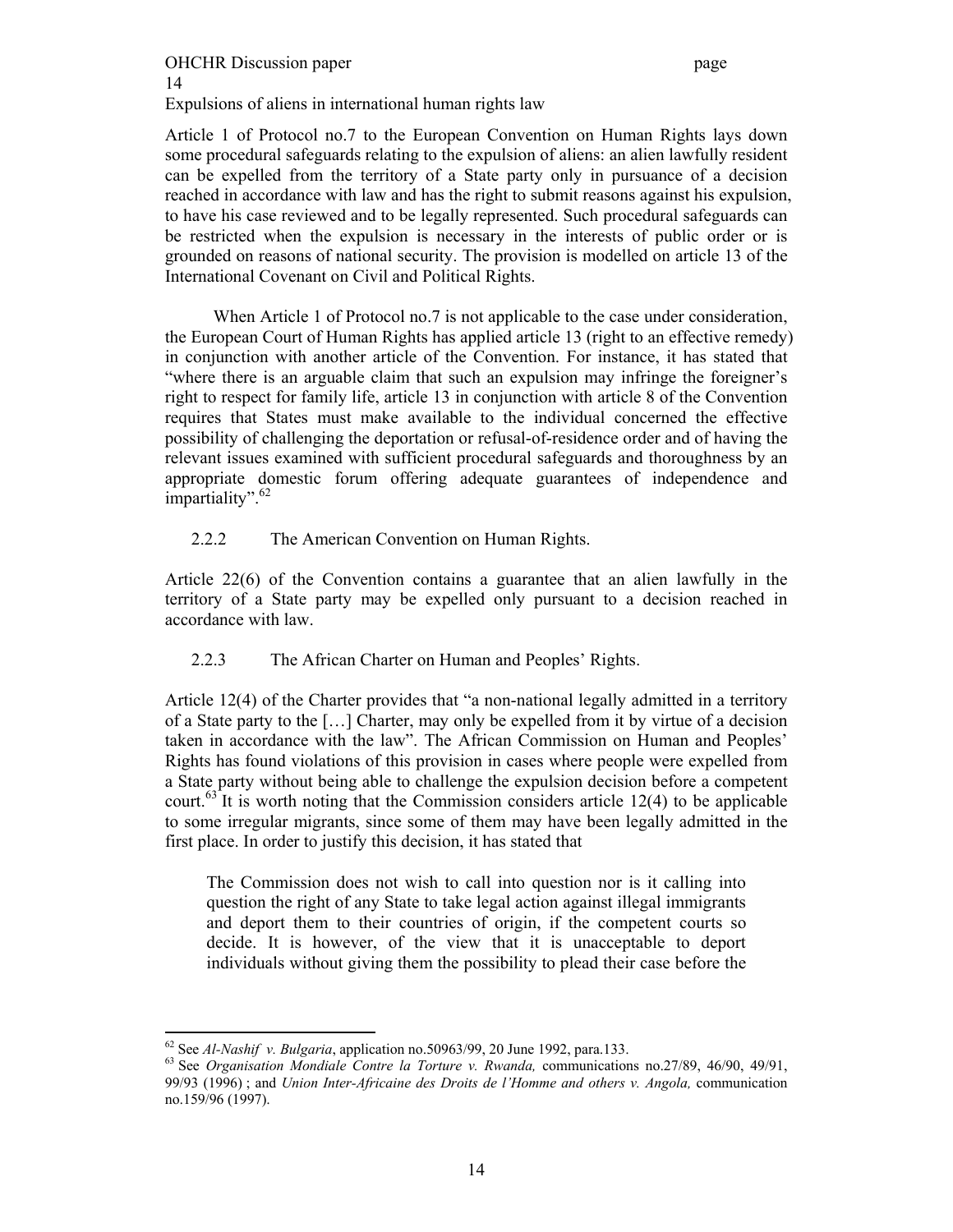# OHCHR Discussion paper page 15

Expulsions of aliens in international human rights law

competent national courts as this is contrary to the spirit and letter of the Charter and international law.<sup>64</sup>

2.2.4 The 2004 Arab Charter on Human Rights.<sup>65</sup>

Article 26(2) of the Charter also provides that an alien lawfully in the territory of a State party may be expelled only pursuant to a decision reached in accordance with law. In addition, the alien must be allowed to submit a petition to the competent authority, unless compelling reasons of national security preclude it.

# **3. Protection against collective expulsions.**

A general prohibition on collective expulsions follows from the procedural safeguards against arbitrary expulsions: if each alien is entitled to an individual decision on his or her expulsion, mass or collective expulsions should be prohibited. Moreover, mass expulsions would prevent the proper identification of people entitled to special protection such as asylum seekers, people who might be subject to torture if expelled, victims of trafficking, and so on.

 Several cases of collective expulsions have been brought to the attention of the Special Rapporteur on the Human Rights of Migrants over the years. On 7 December 2004, the Special Rapporteur sent an urgent appeal regarding information received alleging a risk of imminent deportation from Malaysia of hundreds of thousands of migrants in an irregular situation such as migrant workers, asylum seekers and victims of trafficking. 66 In June 2005, the Special Rapporteur received information on the forcible return by Italy of some 180 persons to Libya and the possible return of over 1,000 other persons.  $67$  In October 2005, he issued an urgent appeal regarding the collective deportation by Morocco of migrants and asylum seekers, many left in the desert without food or water.<sup>68</sup>

# 3.1 International human rights instruments.

The Covenant does not explicitly prohibit collective expulsions of aliens. However, the Human Rights Committee has stated that the right of each foreigner to a decision in his or her own case and to submit reasons against expulsions would make mass or collective expulsions incompatible with article  $13^{69}$  It has made several comments condemning mass expulsions as being incompatible with the provisions of the Covenant. For instance, it has held "mass expulsions of non-nationals to be in breach of the

 $\overline{a}$ 64 See *Union Inter-Africaine des Droits de l'Homme and others v. Angola,* communication no.159/96 (1997), para.20.

 $65$  This instrument will enter into force after seven ratifications.

<sup>66</sup> See the Special Rapporteur's report to the Commission on Human Rights on Communications, E/CN.4/2005/85/Add.1, 4 February 2005, paras.128-131.

 $67$  See the Special Rapporteur's report to the Commission on Human Rights on Communications, E/CN.4/2006/73/Add.1,  $\overline{27}$  March 2006, paras.118-129.<br><sup>68</sup> *Ibid.*, paras.208-220.

<sup>&</sup>lt;sup>69</sup> See General Comment 15/27 of 22 July 1986, para.10.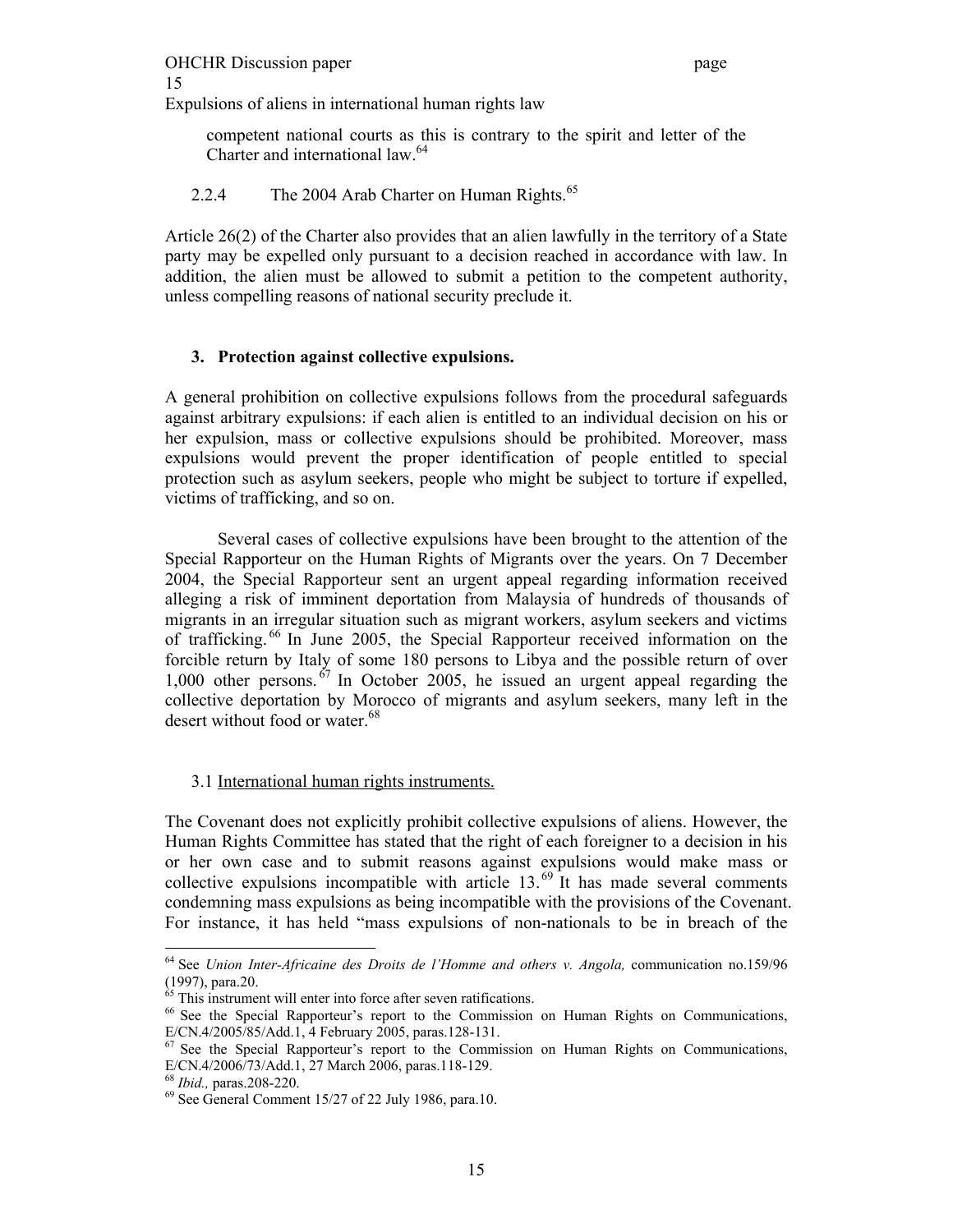### OHCHR Discussion paper page 16 Expulsions of aliens in international human rights law

Covenant since no account is taken of the situation of individuals for whom the Dominican Republic is their own country in the light of article 12, paragraph 4, nor of cases where expulsion may be contrary to article 7, given the risk of subsequent cruel, inhuman or degrading treatment, nor yet of cases where the legality of an individual's presence in the country is in dispute and must be settled in proceedings that satisfy the requirements of article  $13.^{70}$  This would suggest that protection against mass expulsions is not limited to those lawfully residing in the country.

As mentioned above, article 22(1) of the Convention on the rights of migrant workers expressly prohibits collective expulsions of migrant workers and members of their families.

In the General Recommendation mentioned above, the Committee on the Elimination of Racial Discrimination has recommended that foreigners not be subject to collective expulsions, in particular where there insufficient guarantees that the personal circumstances of each of the persons concerned have been taken into account.<sup>71</sup>

### 3.2 Regional human rights instruments.

 $\overline{a}$ 

Collective or mass expulsions of aliens are unequivocally prohibited under article 4 of Protocol no.4 to the European Convention on Human Rights, article 22(9) of the American Convention on Human Rights, article 12(5) of the African Charter on Human and Peoples' Rights and article 26(1) of the 2004 Arab Charter on Human Rights. Article 12(5) of the African Charter on Human and Peoples' Rights defines mass expulsions as being aimed at national, racial, ethnic or religious groups.

The European Court of Human Rights has defined collective expulsions as "any measure compelling aliens, as a group, to leave a country, except where such a measure is taken on the basis of a reasonable and objective examination of the particular case of each individual alien of the group".<sup>72</sup>

The African Commission on Human and People's Rights has also found violations of article 12(5) of the Charter in cases where large groups of migrants were expelled from the territory of a State party and were not given the opportunity to challenge the decision on their deportation. The Commission has insisted that although the migrants concerned may be in the country illegally, the State party's right to expel foreigners does not justify the manner employed to expel them.<sup>73</sup>

<sup>&</sup>lt;sup>70</sup> See Concluding Observations on the Dominican Republic, CCPR/CO/71/DOM, 26 April 2001, para.16. 71 General Recommendation no.30 of 1 October 2004, para.26.

<sup>72</sup> See *Andric v. Sweden,* application no.45917/99, 23 February 1999, para.1. In *Conka v. Belgium,* the Court found a violation of article 4 of Protocol no.4 because the expulsion procedure did not provide "sufficient guarantees demonstrating that the personal circumstances of each of those concerned had been genuinely and individually taken into account". See application no.51564/99, 5 February 2002, para.63.

<sup>73</sup> See *Rencontre Africaine pour la Défense des Droits de l'Homme c. Zambia,* communication no. 71/92 (1996) ; and *Union Inter-Africaine des Droits de l'Homme and others v. Angola,* communication no.159/96 (1997).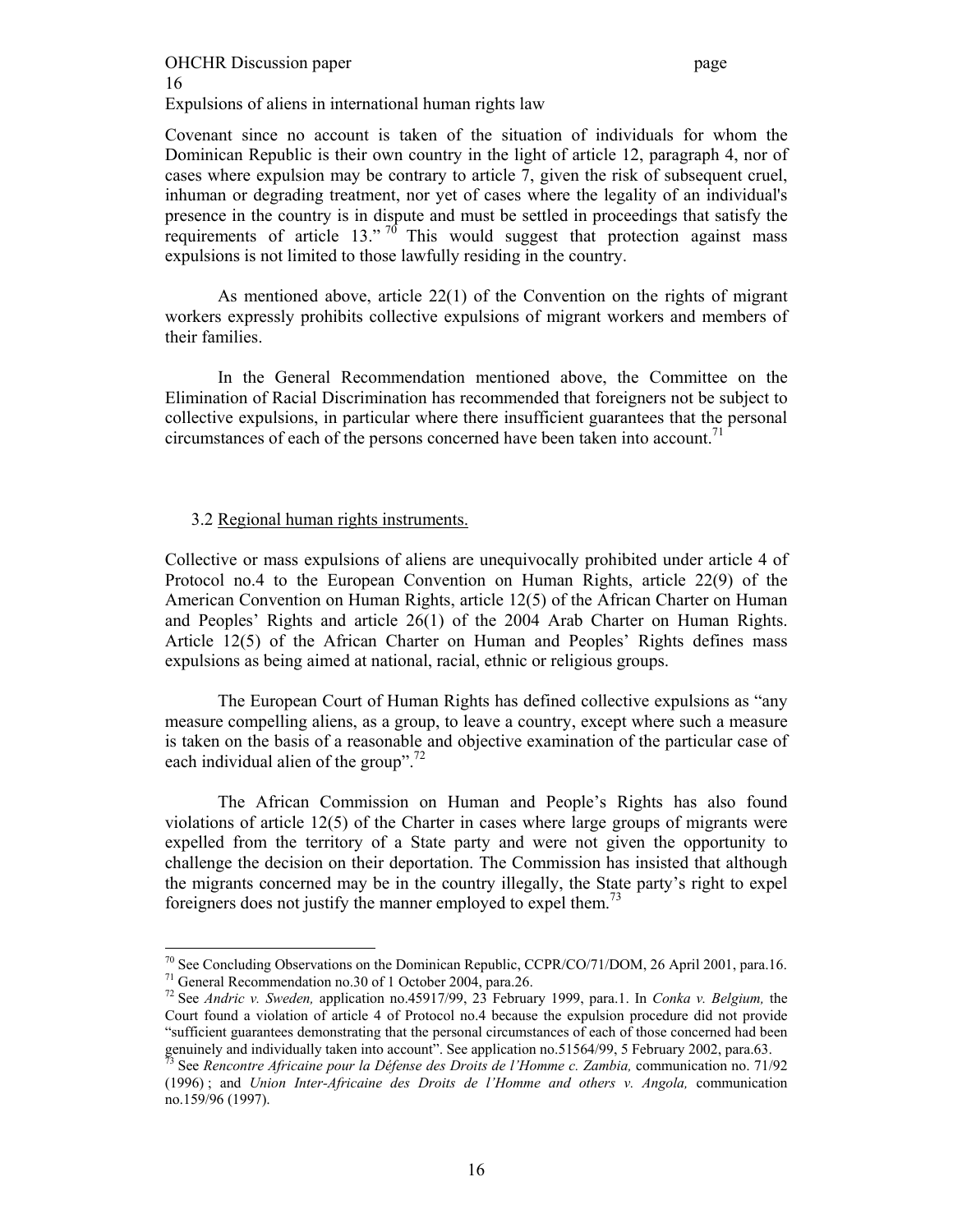# **4. Conditions of expulsion.**

There are no provisions in international and regional human rights instruments which explicitly deal with methods of expulsion. However, general provisions apply. When executing an expulsion order, States are still bound by their obligations to respect the right to life physical integrity, and should not subject any person, including any foreigner being expelled from the country, to cruel, inhuman or degrading treatment. For instance, when examining the State report of Belgium, the Human Rights Committee noted that

Procedures used in the repatriation of some asylum seekers, in particular the placing of a cushion on the face of an individual in order to overcome resistance, entails a risk to life. The recent case of a Nigerian national who died in such a manner illustrates the need to re-examine the whole procedure of forcible deportations.<sup>74</sup>

More recently, with references to articles 6 and 7, the Committee has expressed again its concern over allegations of excessive force being used when aliens are deported.<sup>75</sup>

There has been very little case law concerning methods of expulsion which may breach the prohibition of torture, cruel, inhuman and degrading treatment.<sup>76</sup> In most cases, individuals being subject to an expulsion decision have sought to challenge that decision on the ground that their state of health may be aggravated by the deportation itself: the Committee against Torture has stated on several occasions that such aggravation does not amount to the type of cruel, inhuman or degrading treatment envisaged by article 16 of the Convention.<sup>77</sup>

Expulsion procedures may entail arrest and administrative detention prior to expulsion. Administrative detention is not covered in the present paper since a previous discussion paper has already analysed the relevant legal framework.<sup>78</sup> It is worth mentioning here that the European Court of Human Rights has found a violation of article 5(1) of the Convention (right to liberty and security of the person) in a case in which the authorities lured the asylum seekers to a police station with a view to arresting and subsequently deporting them. It noted that "a conscious decision by the authorities to facilitate or improve the effectiveness of a planned operation for the expulsion of aliens by misleading them about the purpose of a notice so as to make it easier to deprive them of their liberty is not compatible with article  $5$ ".<sup>79</sup>

 $\overline{a}$ <sup>74</sup> See Concluding Observations on Belgium, CCPR/C/79/Add.99, 19 November 1998, para.15.

<sup>75</sup> See Concluding Observations on Belgium, CCPR/CO/81/BEL, 12 August 2004, para.14.

 $^{76}$  On the applicability of article 3 of the European Convention on Human Rights to methods of expulsion, see Medical Foundation for the Care of Victims of Torture, *Harm on removal: excessive force against failed asylum seekers* (2004), pp.18-32, available at http://www.torturecare.org.uk/UserFiles/File/publications/Harm%20on%20Removal%20-%20final2.pdf. 77 See *G.R.B. v Sweden*, CAT/C/20/D/83/1997, 15 May 1998, para.6.7; *B.S.S. v Canada*, CAT/C/32/D/183/2001, 12 May 2004, para.10.2; and *S.S.S. v Canada*, CAT/C/35/D/245/2004, 16 November 2005, para.7.3.

<sup>78</sup> See Discussion paper on administrative detention.

<sup>79</sup> See *Conka v. Belgium,* application no.51564/99, 5 February 2002, para.42.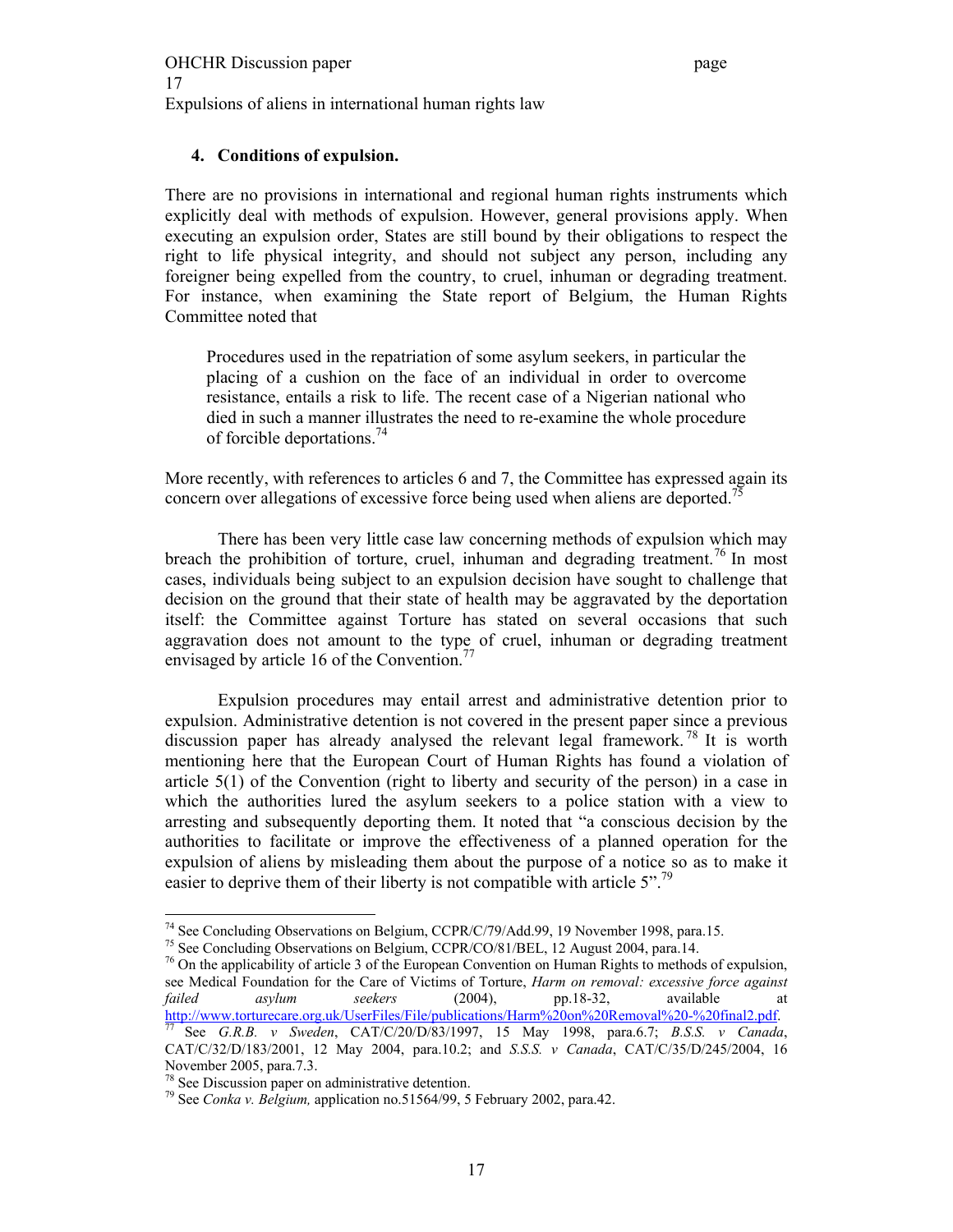Regarding methods of expulsions, the former Special Rapporteur on the human rights of migrants stated that "the expulsion, deportation or repatriation of undocumented migrants should be carried out with respect and dignity". $80$  She received several cases involving the use of excessive force during forced deportations. In August 2003, she and the Special Rapporteur against Torture examined a case involving a forced deportation and ill-treatment at Zurich airport.<sup>81</sup> In June 2003, both Special Rapporteurs were alerted to a case of ill-treatment during an attempted forced deportation in France.<sup>82</sup> The Special Rapporteur on the human rights of migrants also received reports of two deaths during forced deportations from France.<sup>83</sup>

# **5. Recently adopted principles on expulsions.**

Some intergovernmental organizations have adopted non-legally binding declarations on expulsions.84 These reflect largely the provisions analysed above. In addition, these declarations also try to recommend examples of good State practice with regard to expulsions.

In May 2005, the Committee of Ministers of the Council of Europe adopted "Twenty guidelines on forced return".<sup>85</sup> These guidelines aim at providing guidance to national governments on this issue and are applicable to all persons subject to expulsion measures, regardless of their administrative status.<sup>86</sup> The guidelines are quite detailed and deal with voluntary return, the removal order, detention pending removal, readmission and forced removals. In terms of substantive protection against expulsions, the guidelines recommend that no removal order should be issued in the following situations:

*a.* a real risk of being executed, or exposed to torture or inhuman or degrading treatment or punishment;

*b.* a real risk of being killed or subjected to inhuman or degrading treatment

 $\overline{a}$ <sup>80</sup> See Report of the Special Rapporteur on the human rights of migrants, Ms. Gabriela Rodríguez Pizarro, E/CN.4/2005/85, 27 December 2004, para.75.

<sup>&</sup>lt;sup>81</sup> See the Special Rapporteur's report to the Commission on Human Rights on Communications, E/CN.4/2004/76/Add.1, 16 February 2004, paras.221-228.<br><sup>82</sup> *Ibid.*, paras.70-71.

<sup>&</sup>lt;sup>83</sup> *Ibid.*, paras.64-65 and 72-77.<br><sup>84</sup> One should also note that a coalition of non-governmental organisations adopted "Common principles on removal of irregular migrants and rejected asylum seekers" in August 2005. There are nine principles which worth recalling in full: voluntary return should always be the priority, vulnerable persons should be protected against removal, persons subject to a removal order should have access to effective remedies, detention pending removal should be the last resort, family unity should be respected, independent monitoring and control bodies should be created, use of force should comply with Council of Europe recommendations, re-entry ban should be prohibited and a legal status should be granted to persons who cannot be removed. See http://hrw.org/english/docs/2005/09/01/eu11676.htm.<br><sup>85</sup> See also the Council of Europe Recommendation 1547 (2002) on expulsion procedures in conformity

with human rights and enforced with respect for safety and dignity.

<sup>&</sup>lt;sup>86</sup> See Council of Europe, Twenty Guidelines on Forced Return, September 2005, available at : http://www.coe.int/T/E/Legal\_Affairs/Legal\_co-

operation/Foreigners\_and\_citizens/Asylum%2C\_refugees\_and\_stateless\_persons/Texts\_and\_documents/ Comments%20on%20twenty%20guidelines%20forced%20return%202005.pdf.